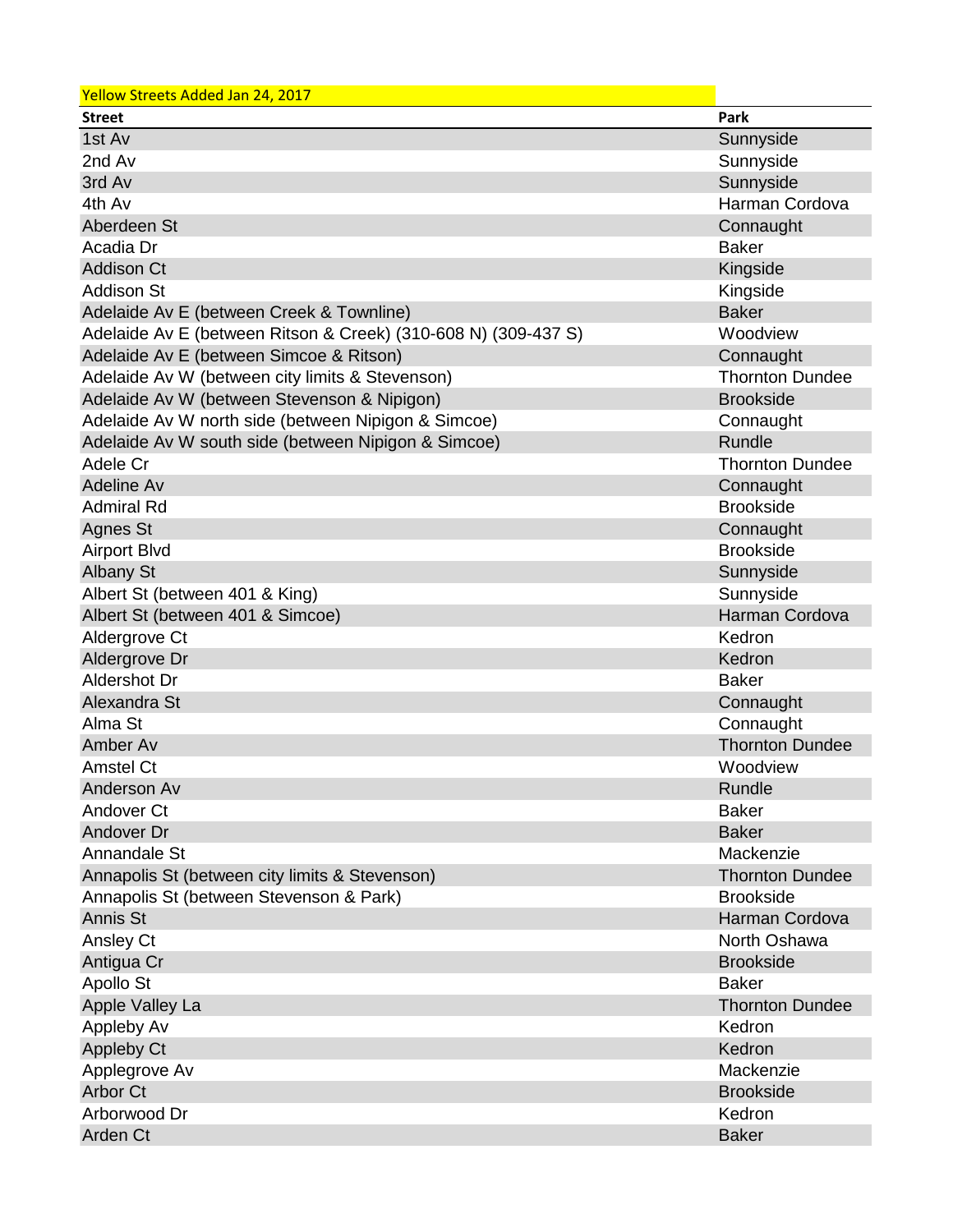| Arden Dr                               | <b>Baker</b>           |
|----------------------------------------|------------------------|
| Arena St                               | Rundle                 |
| <b>Arklow Av</b>                       | <b>Glen Stewart</b>    |
| <b>Arlington Av</b>                    | Connaught              |
| Armanda Ct                             | Mackenzie              |
| Arnhem Dr                              | Woodview               |
| <b>Arthur St</b>                       | <b>Bathe</b>           |
| Aruba Cr                               | <b>Brookside</b>       |
| Aruba Ct                               | <b>Brookside</b>       |
| Ascot Av                               | <b>Baker</b>           |
| <b>Ascot Ct</b>                        | <b>Baker</b>           |
| Ash St                                 | Sunnyside              |
| Ashcroft                               | Kedron                 |
| Ashgrove Cr                            | Kedron                 |
| Ashgrove Ct                            | Kedron                 |
| <b>Ashley Ct</b>                       | North Oshawa           |
| Aspen Ct                               | <b>Baker</b>           |
| Astra Av                               | <b>Baker</b>           |
| Astra Ct                               | <b>Baker</b>           |
| Athabasca St                           | Mackenzie              |
| Athol St E (between Simcoe & Drew)     | Sunnyside              |
| Athol St E (between Simcoe & Farewell) | <b>Bathe</b>           |
| Athol St W                             | Rundle                 |
| <b>Attersley Dr</b>                    | Kedron                 |
| Augusta Av                             | Mackenzie              |
| Augusta Ct                             | Mackenzie              |
| Austen Ct                              | Kingside               |
| Autumnwood Tr                          | <b>Baker</b>           |
| <b>Avalon Ct</b>                       | Kedron                 |
| <b>Avalon St</b>                       | Kedron                 |
| Avenue St                              | Rundle                 |
| <b>Avery Ct</b>                        | Kedron                 |
| Ayr Ct                                 | <b>Thornton Dundee</b> |
| Aztec Dr                               | <b>Thornton Dundee</b> |
| <b>Bader Av</b>                        | <b>Brookside</b>       |
| <b>Badgley Ct</b>                      | Kedron                 |
| <b>Badgley Dr</b>                      | Kedron                 |
| <b>Bagot St</b>                        | <b>Rundle</b>          |
| <b>Baker Ct</b>                        | <b>Baker</b>           |
| <b>Bala Dr</b>                         | Lake Vista             |
| <b>Baldwin Ct</b>                      | <b>Bathe</b>           |
| Baldwin St (north of Olive)            | <b>Bathe</b>           |
| Baldwin St (south of Olive)            | Kingside               |
| <b>Ballantrae Dr</b>                   | Kedron                 |
| <b>Ballard Ct</b>                      | Harman Cordova         |
| <b>Balmoral Dr</b>                     | <b>Thornton Dundee</b> |
| <b>Balsam Cr</b>                       | Lake Vista             |
| <b>Banff Av</b>                        | <b>Lake Vista</b>      |
| <b>Banting Av</b>                      | Sunnyside              |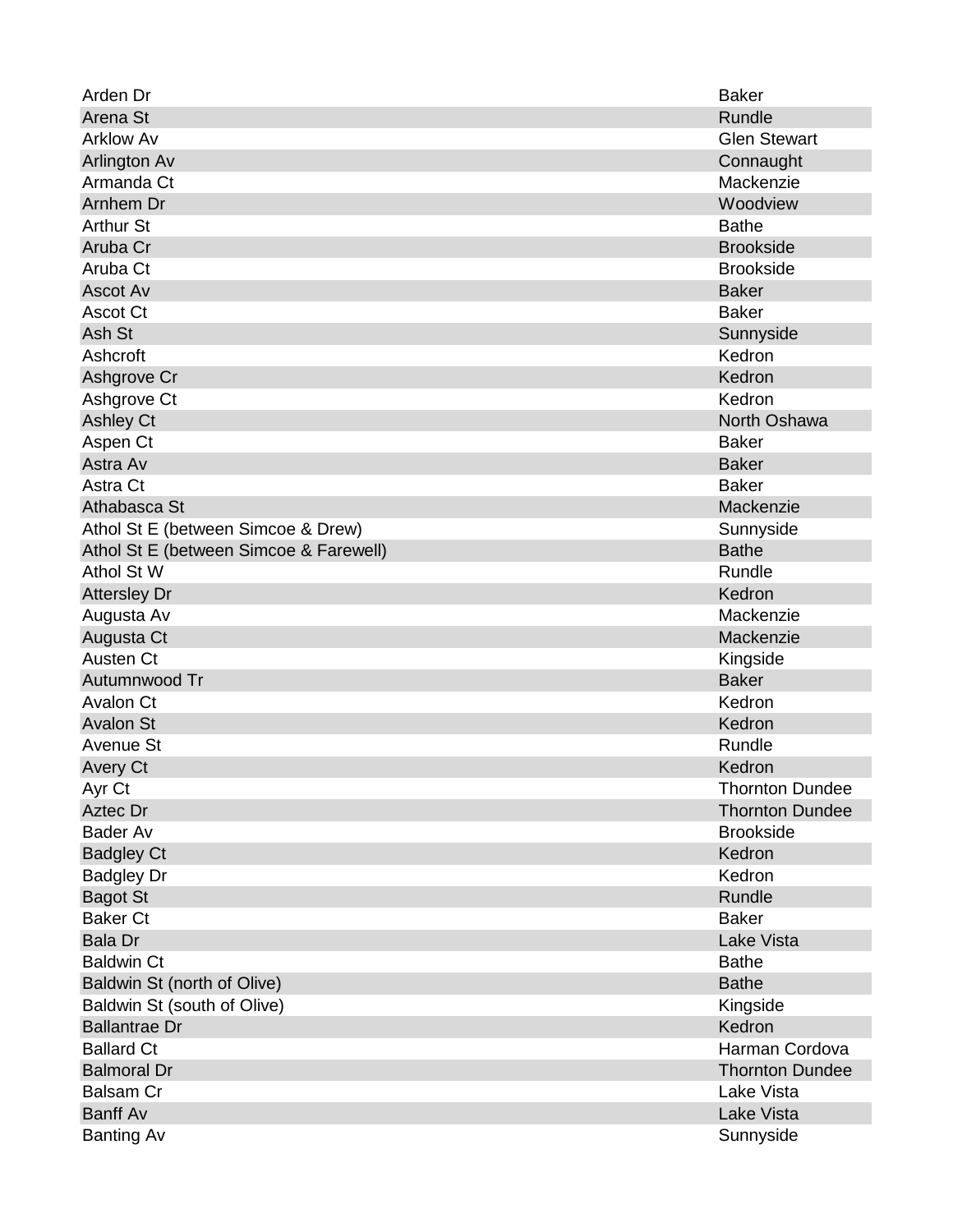| <b>Barbados St</b>                        | <b>Brookside</b>       |
|-------------------------------------------|------------------------|
| <b>Barkley Cr</b>                         | <b>Glen Stewart</b>    |
| <b>Barnes Cr</b>                          | <b>Brookside</b>       |
| <b>Barrie Av</b>                          | Sunnyside              |
| Basswood Av                               | Mackenzie              |
| Basswood Ct                               | Mackenzie              |
| Bayla Ct                                  | Kedron                 |
| Baynes Av                                 | Kedron                 |
| <b>Beaconhill Ct</b>                      | Kedron                 |
| Beatrice St E (between Simcoe & Wilson)   | North Oshawa           |
| Beatrice St E (between Wilson & Townline) | Kedron                 |
| <b>Beatrice St W</b>                      | North Oshawa           |
| Beatty Av (1/2)                           | <b>Bathe</b>           |
| Beatty Av (1/2)                           | Sunnyside              |
| <b>Beaufort Av</b>                        | <b>Baker</b>           |
| <b>Beaufort Ct</b>                        | <b>Baker</b>           |
| Beaupre Av                                | Lake Vista             |
| <b>Beaver Valley Cr</b>                   | <b>Brookside</b>       |
| Beaverbrook Ct                            | <b>Lake Vista</b>      |
| <b>Bedford Av</b>                         | North Oshawa           |
| <b>Beechwood St</b>                       | Woodview               |
| <b>Belair Cr</b>                          | <b>Baker</b>           |
| <b>Belfast Ct</b>                         | <b>Glen Stewart</b>    |
| Belvedere Av                              | Mackenzie              |
| <b>Beneford Rd</b>                        | <b>Baker</b>           |
| <b>Bennett Cr</b>                         | Kedron                 |
| <b>Bennett Ct</b>                         | Kedron                 |
| <b>Benson St</b>                          | Kedron                 |
| Bermuda Av                                | <b>Brookside</b>       |
| Bermuda Ct                                | <b>Brookside</b>       |
| <b>Bernhard Cr</b>                        | Woodview               |
| <b>Berwick Cr</b>                         | <b>Thornton Dundee</b> |
| Bessborough Dr                            | North Oshawa           |
| Beurling Av                               | <b>Brookside</b>       |
| <b>Beverly St</b>                         | Woodview               |
| <b>Bickle Dr</b>                          | Cedar Ridge            |
| <b>Birchcliffe Av</b>                     | Southmead              |
| <b>Birchcliffe Ct</b>                     | Southmead              |
| <b>Birchview Dr</b>                       | Kedron                 |
| <b>Birkdale Ct</b>                        | Mackenzie              |
| <b>Birkdale St</b>                        | Mackenzie              |
| <b>Bishop Ct</b>                          | Cedar Ridge            |
| <b>Black Cherry Dr</b>                    | <b>Kedron</b>          |
| <b>Blackthorn St</b>                      | <b>Baker</b>           |
| <b>Blackwood Blvd</b>                     | Kedron                 |
| Bloor St E (between Grandview & Townline) | Mackenzie              |
| Bloor St E (between Harmony & Grandview)  | Mackenzie              |
| Bloor St E (between Nelson & Harmony)     | Kingside               |
| Bloor St E (between Simcoe & Nelson)      | Harman Cordova         |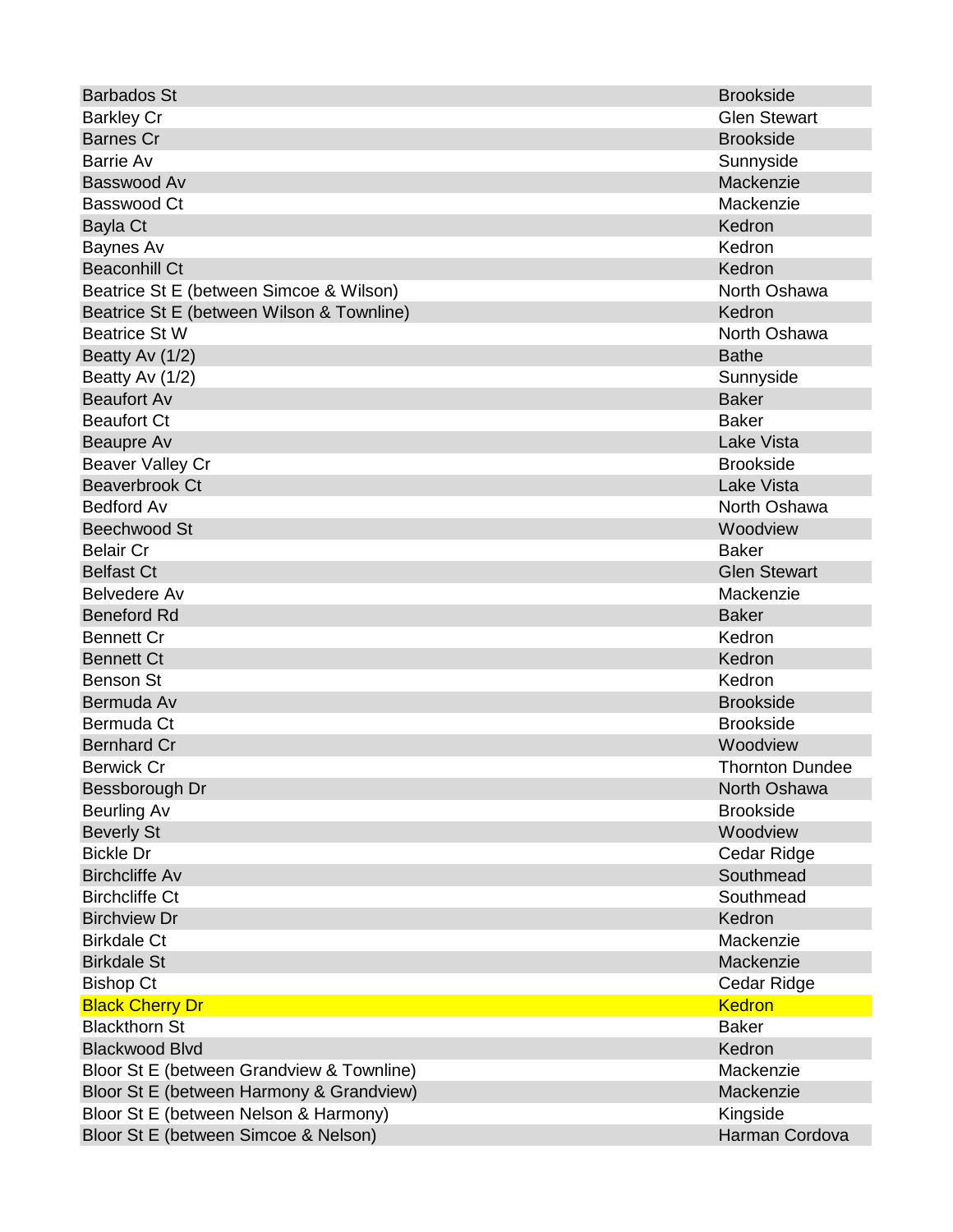| <b>Bloor St W</b>                                          | <b>Storie</b>          |
|------------------------------------------------------------|------------------------|
| <b>Blue Heron Dr</b>                                       | <b>Baker</b>           |
| <b>Bluefinch Ct</b>                                        | <b>Baker</b>           |
| <b>Bluejay Cr</b>                                          | <b>Baker</b>           |
| <b>Blythwood Sq</b>                                        | Kedron                 |
| Bon Echo Dr                                                | <b>Lake Vista</b>      |
| Bond St E (between creek & King)                           | <b>Baker</b>           |
| Bond St E (between Ritson & creek) (364-470 N) (361-611 S) | Woodview               |
| Bond St E (between Simcoe & Ritson)                        | Connaught              |
| Bond St W (between city limits & Stevenson)                | <b>Thornton Dundee</b> |
| Bond St W (between Park & Simcoe)                          | Rundle                 |
| Bond St W (between Stevenson & Park)                       | <b>Brookside</b>       |
| <b>Bourne Cres</b>                                         | Harman Cordova         |
| <b>Bovin Av</b>                                            | Kedron                 |
| <b>Braemor Ct</b>                                          | <b>Thornton Dundee</b> |
| <b>Brant Ct</b>                                            | <b>Cedar Ridge</b>     |
| <b>Brant St</b>                                            | Cedar Ridge            |
| <b>Brasswinds Tr</b>                                       | Kedron                 |
| <b>Brenda Ct</b>                                           | Mackenzie              |
| <b>Brentwood Av</b>                                        | Woodview               |
| <b>Brest Ct</b>                                            | Kingside               |
| <b>Briar Ct</b>                                            | <b>Baker</b>           |
| <b>Briarwood Dr</b>                                        | Kedron                 |
| <b>Bridgeport St</b>                                       | Kedron                 |
| <b>Bridle Dr</b>                                           | Kedron                 |
| <b>Bridle Rd N</b>                                         | Kedron                 |
| <b>Bridle Rd S</b>                                         | Kedron                 |
| <b>Brighton Ct</b>                                         | Woodview               |
| <b>Bristol Dr</b>                                          | <b>Storie</b>          |
| Britanna Av                                                | Kedron                 |
| <b>Brock St E</b>                                          | Connaught              |
| <b>Brock St W</b>                                          | Rundle                 |
| <b>Brookfield Ct</b>                                       | Kedron                 |
| <b>Brookside Dr</b>                                        | Connaught              |
| <b>Browning St</b>                                         | Kingside               |
| Bruce St (east of Drew)                                    | <b>Bathe</b>           |
| Bruce St (west of Drew)                                    | Sunnyside              |
| <b>Brunswick Ct</b>                                        | Mackenzie              |
| <b>Brunswick St</b>                                        | Mackenzie              |
| <b>Buchan Av</b>                                           | <b>Thornton Dundee</b> |
| Buckingham Av                                              | Connaught              |
| <b>Buena Vista Av</b>                                      | <b>Brookside</b>       |
| <b>Burke St</b>                                            | Rundle                 |
| <b>Burnley Ct</b>                                          | North Oshawa           |
| <b>Burton Rd</b>                                           | <b>Storie</b>          |
| <b>Buttonbush Ct</b>                                       | Kedron                 |
| Byng Av                                                    | North Oshawa           |
| <b>Byron Ct</b>                                            | Kingside               |
| Cabot St                                                   | <b>Glen Stewart</b>    |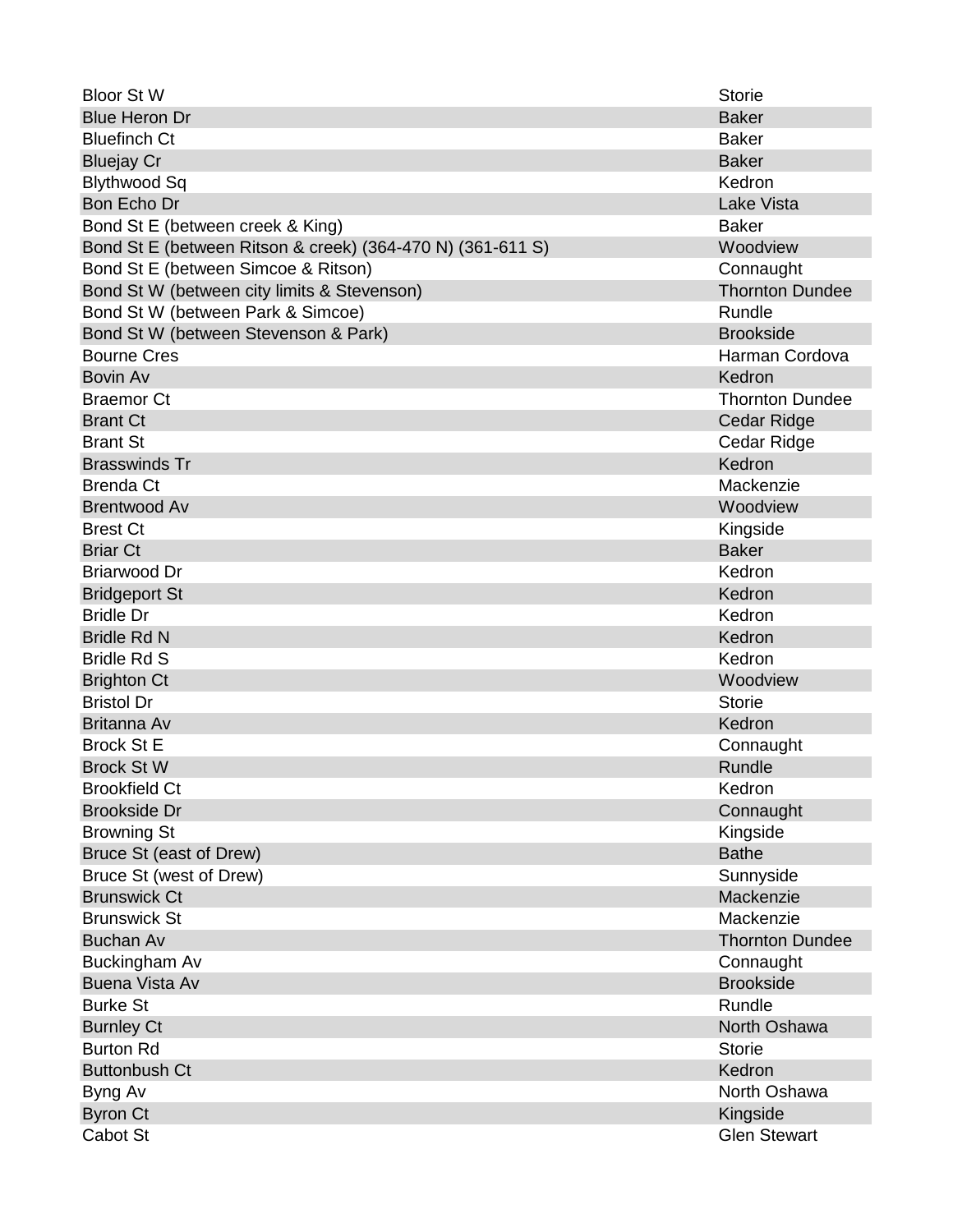| Cadillac Av N (north of King)                                       | Woodview               |
|---------------------------------------------------------------------|------------------------|
| Cadillac Av S (between Olive & King)                                | <b>Bathe</b>           |
| Cadillac Av S (south of Olive)                                      | Kingside               |
| Caledon Ct                                                          | North Oshawa           |
| <b>Calvert Ct</b>                                                   | <b>Lake Vista</b>      |
| Cambridge Av                                                        | <b>Baker</b>           |
| Cambridge Ct                                                        | <b>Baker</b>           |
| Camelot Ct                                                          | Woodview               |
| <b>Camelot Dr</b>                                                   | Woodview               |
| Canadore Cr                                                         | Cedar Ridge            |
| <b>Canonberry Ct</b>                                                | North Oshawa           |
| Capilano Cr                                                         | Mackenzie              |
| Capilano Ct                                                         | Mackenzie              |
| Capreol Ct                                                          | <b>Storie</b>          |
| Capri Ct                                                            | Mackenzie              |
| Cardigan Ct                                                         | North Oshawa           |
| <b>Cardinal Ct</b>                                                  | <b>Baker</b>           |
| Carling Av                                                          | Mackenzie              |
| <b>Carlton Ct</b>                                                   | <b>Lake Vista</b>      |
| Carlyle Ct                                                          | Kingside               |
| Carman Ct                                                           | Kingside               |
| Carnaby Cr                                                          | North Oshawa           |
| Carnaby Ct                                                          | North Oshawa           |
| <b>Carnation Ct</b>                                                 | Mackenzie              |
| <b>Carncastle Ct</b>                                                | <b>Kedron</b>          |
| Carnegie Av                                                         | Connaught              |
| Carolyn Av                                                          | Mackenzie              |
| <b>Carswell Rd</b>                                                  | Cedar Ridge            |
| <b>Cartier Av</b>                                                   | <b>Glen Stewart</b>    |
| Cartref Av                                                          | <b>Brookside</b>       |
| Cascade Dr                                                          | Kedron                 |
| <b>Castlebar Cr</b>                                                 | <b>Glen Stewart</b>    |
| Castlegrove Av                                                      | <b>Thornton Dundee</b> |
| Catskill Dr                                                         | <b>Brookside</b>       |
| Cavan Ct                                                            | <b>Glen Stewart</b>    |
| Cavendish Ct                                                        | Woodview               |
| <b>Cayston Dr</b>                                                   | <b>Baker</b>           |
| Cayuga Av                                                           | Cedar Ridge            |
| Cedar St (between Wentworth & 401)                                  | Harman Cordova         |
| Cedar St (south of Wentworth)                                       | Lake Vista             |
| <b>Cedar Valley Blvd</b>                                            | Cedar Ridge            |
| Cedar Valley Ct                                                     | Cedar Ridge            |
| Celina St                                                           | Sunnyside              |
| Central Park Blvd N (between King & Rossland) (18-658 W) (19-659 E) | Woodview               |
| Central Park Blvd N (between Rossland & Beatrice)                   | North Oshawa           |
| <b>Central Park Blvd S</b>                                          | <b>Bathe</b>           |
| Centre St N                                                         | Rundle                 |
| Centre St S (between CPR tracks & King)                             | Rundle                 |
| Centre St S (between Hall & Mill)                                   | <b>Storie</b>          |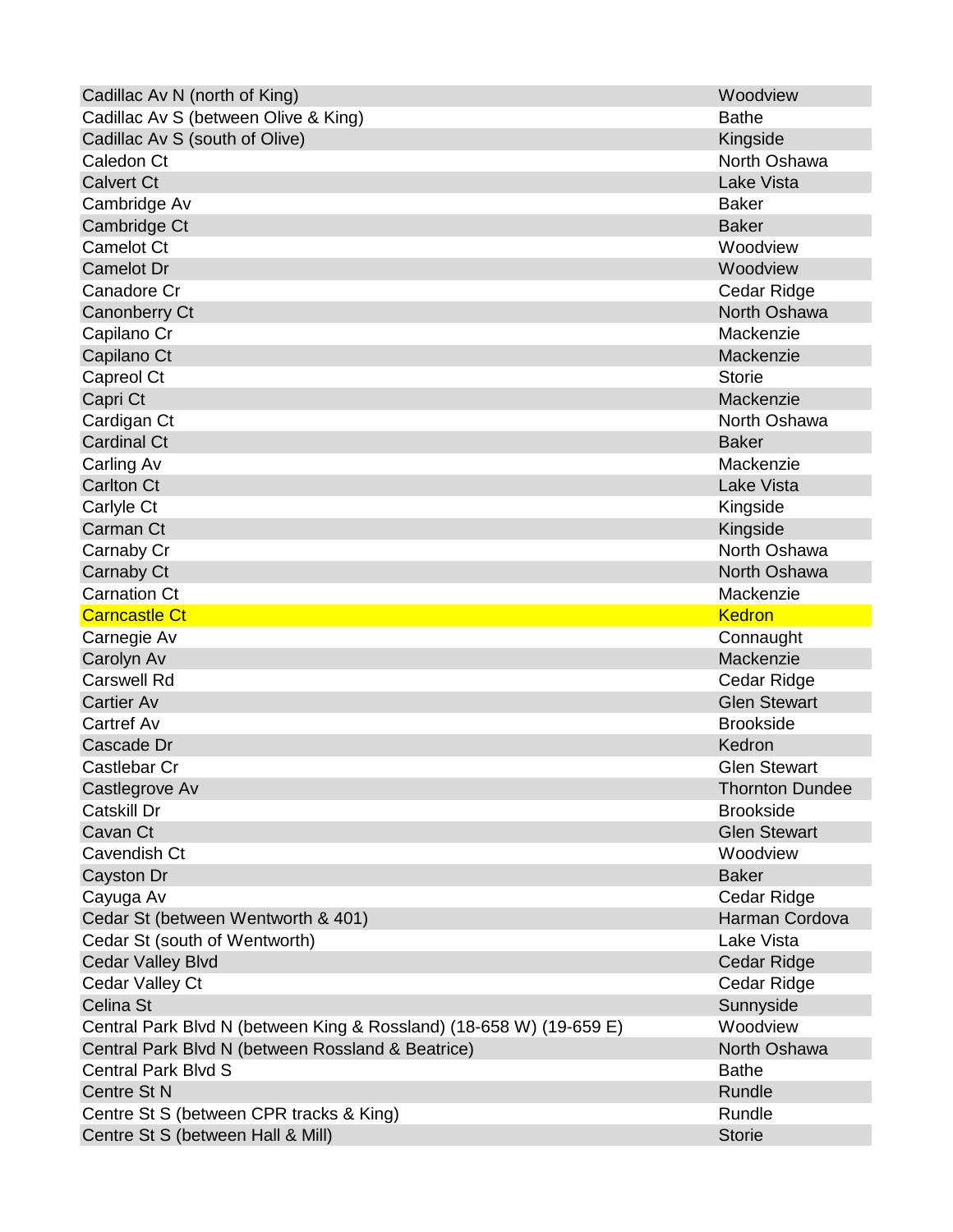| <b>Century St</b>                                               | <b>Baker</b>           |
|-----------------------------------------------------------------|------------------------|
| Chadburn Ct                                                     | <b>Bathe</b>           |
| Chadburn St                                                     | <b>Bathe</b>           |
| <b>Chaleur Av</b>                                               | Lake Vista             |
| Champlain Av                                                    | <b>Storie</b>          |
| <b>Chancer Ct</b>                                               | Woodview               |
| <b>Chandos Ct</b>                                               | Lake Vista             |
| Charisma Cr                                                     | <b>Thornton Dundee</b> |
| <b>Charles St</b>                                               | Sunnyside              |
| Charrington Av                                                  | North Oshawa           |
| <b>Charter Cr</b>                                               | Lake Vista             |
| Chaucery Av                                                     | Kingside               |
| <b>Cheesewright Ct</b>                                          | <b>Kedron</b>          |
| Chelsea Ct                                                      | North Oshawa           |
| Cherry Ct                                                       | <b>Baker</b>           |
| Cherrydown Dr                                                   | Mackenzie              |
| <b>Cherryhill St</b>                                            | Mackenzie              |
| <b>Chesterton Av</b>                                            | Kingside               |
| <b>Chevrolet St</b>                                             | North Oshawa           |
| <b>Chilliwack St</b>                                            | Kedron                 |
| Chippewa St                                                     | Cedar Ridge            |
| <b>Christie Avenue</b>                                          | Connaught              |
| <b>Christine Ct</b>                                             | Kingside               |
| <b>Churchill Av</b>                                             | North Oshawa           |
| <b>Clarence Biesenthal Dr</b>                                   | <b>Baker</b>           |
| <b>Clarke St</b>                                                | <b>Bathe</b>           |
| Claymore Cr                                                     | Woodview               |
| Clearbrook Av                                                   | Kedron                 |
| Clearbrook Dr                                                   | Kedron                 |
| <b>Clearsky Av</b>                                              | Kedron                 |
| <b>Clearwater Ct</b>                                            | Kedron                 |
| Cleta Ct                                                        | <b>Baker</b>           |
| <b>Clifton Dr</b>                                               | North Oshawa           |
| <b>Cloverdale St</b>                                            | Southmead              |
| Cloverleaf Av                                                   | <b>Bathe</b>           |
| Coates Rd E south side only                                     | Kedron                 |
| Coates Rd W south side only                                     | Cedar Ridge            |
| Cobblehill Dr                                                   | Kedron                 |
| <b>Cocklin Cr</b>                                               | <b>Kedron</b>          |
| Colborne St E (between Ritson & Wilson) (308-536 N) (309-469 S) | Woodview               |
| Colborne St E (between Simcoe & Division)                       | Connaught              |
| Colborne St W                                                   | <b>Rundle</b>          |
| Coldstream Dr                                                   | Kedron                 |
| Coleridge St                                                    | Kingside               |
| College Av                                                      | <b>Storie</b>          |
| Colonsay Ct                                                     | <b>Thornton Dundee</b> |
| Columbus Rd E (within City of Oshawa boundaries)                | Kedron                 |
| Columbus Rd W (within City of Oshawa boundaries)                | Cedar Ridge            |
| Compton Cr                                                      | North Oshawa           |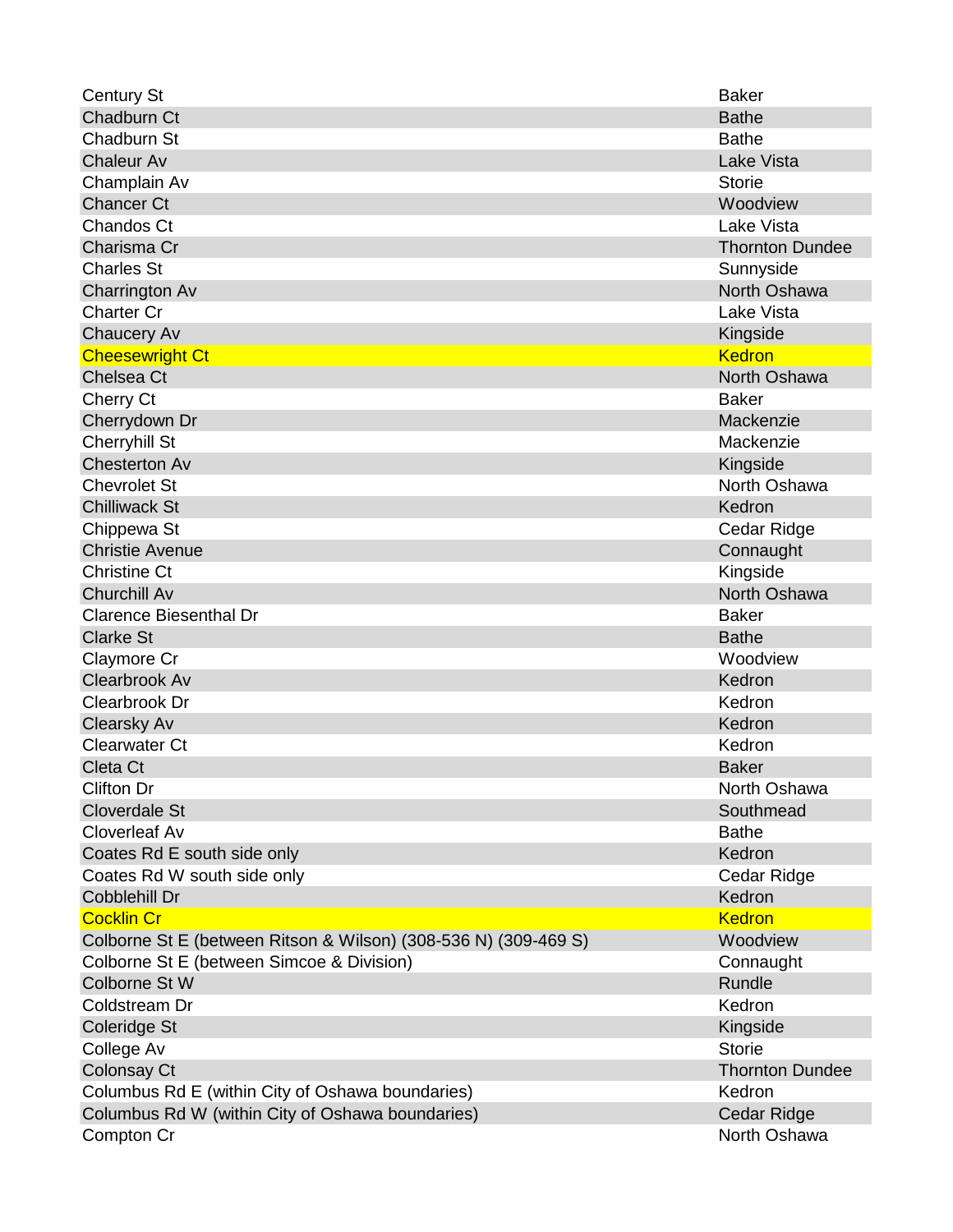| <b>Conant St</b>                                 | Harman Cordova         |
|--------------------------------------------------|------------------------|
| Concordia Ct                                     | Cedar Ridge            |
| Conestoga Ct                                     | <b>Cedar Ridge</b>     |
| Conifer Ct                                       | <b>Baker</b>           |
| Conlin Rd E (east of Ritson Rd N)                | Kedron                 |
| Conlin Rd E north side (between Simcoe & Ritson) | Kedron                 |
| Conlin Rd E south side (between Simcoe & Ritson) | Cedar Ridge            |
| Conlin Rd W                                      | Cedar Ridge            |
| <b>Connaught St</b>                              | Connaught              |
| <b>Connery Cr</b>                                | Lake Vista             |
| Cooper Ct                                        | <b>Thornton Dundee</b> |
| Copperfield Dr                                   | <b>Baker</b>           |
| <b>Corbetts Rd</b>                               | Kedron                 |
| Cordick St                                       | Kedron                 |
| Cordova Rd                                       | Harman Cordova         |
| <b>Cornwallis Ct</b>                             | Mackenzie              |
| Corsica Av                                       | <b>Baker</b>           |
| <b>Cotswold Ct</b>                               | <b>Baker</b>           |
| Cottingham Cr                                    | Southmead              |
| Courcellette Av                                  | <b>Bathe</b>           |
| <b>Court St</b>                                  | Sunnyside              |
| Courville Ct                                     | Kedron                 |
| <b>Coventry Ct</b>                               | Woodview               |
| Coyston Ct                                       | <b>Baker</b>           |
| <b>Coyston Dr</b>                                | <b>Baker</b>           |
| <b>Cranberry St</b>                              | <b>Baker</b>           |
| Creighton Av                                     | <b>Brookside</b>       |
| Crerar Av                                        | Kingside               |
| <b>Cresthill Ct</b>                              | Kedron                 |
| Crestwood Dr                                     | Woodview               |
| Cricklewood Dr                                   | Kedron                 |
| Crimson Cr                                       | <b>Thornton Dundee</b> |
| Crimson Ct                                       | <b>Thornton Dundee</b> |
| Cromwell St (between CNR & CPR tracks)           | <b>Storie</b>          |
| Cromwell St (between CPR tracks & King)          | Rundle                 |
| <b>Crowells Ct</b>                               | Kedron                 |
| <b>Crowells St</b>                               | Kedron                 |
| <b>Crowless Crt</b>                              | Kedron                 |
| <b>Cubert St</b>                                 | <b>Storie</b>          |
| <b>Cumberland Ct</b>                             | Mackenzie              |
| Cunningham Av                                    | <b>Brookside</b>       |
| Currie Av                                        | <b>Bathe</b>           |
| <b>Cypress Av</b>                                | Kingside               |
| Dalhousie Cr                                     | Cedar Ridge            |
| <b>Daniel St</b>                                 | Harman Cordova         |
| Darcy St                                         | North Oshawa           |
| Dartmoor St                                      | <b>Baker</b>           |
| Dawnhill Av                                      | <b>Thornton Dundee</b> |
| Daytona Ct                                       | Kedron                 |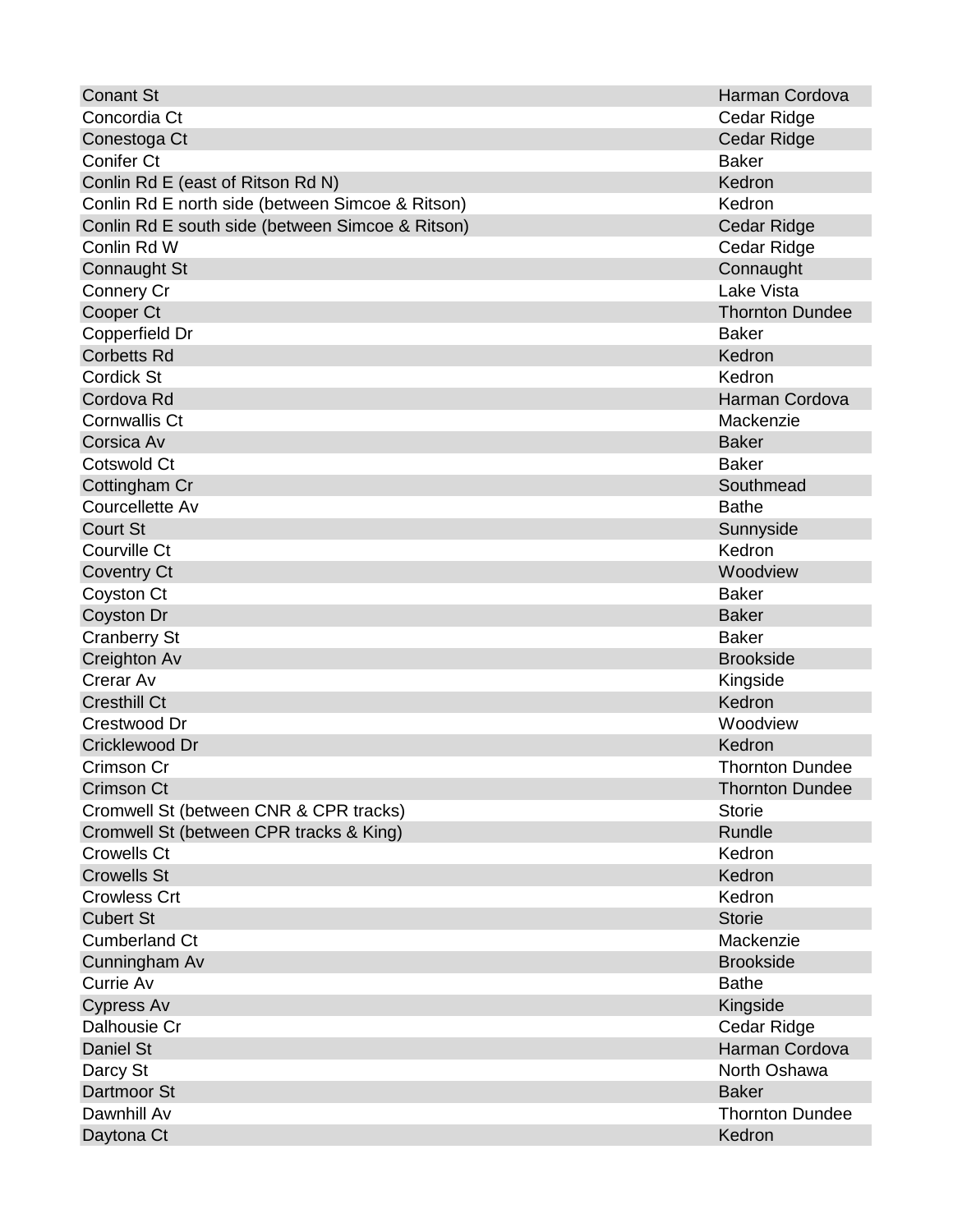| Dean Av (between Normandy & Harmony) | Kingside               |
|--------------------------------------|------------------------|
| Dean Av (between Ritson & Normandy)  | <b>Bathe</b>           |
| Dearborn Ave                         | Connaught              |
| Deauville Ct                         | Kedron                 |
| Deer Valley Dr                       | <b>Brookside</b>       |
| <b>Delmark Ct</b>                    | Mackenzie              |
| Delroy Ct                            | Woodview               |
| Denise Dr                            | Mackenzie              |
| Derry Ct                             | <b>Glen Stewart</b>    |
| Devon Av                             | <b>Bathe</b>           |
| Dianne Dr                            | Mackenzie              |
| Dickens Dr                           | <b>Baker</b>           |
| Dieppe Av                            | Kingside               |
| Dieppe Ct                            | Kingside               |
| Digby Av                             | Woodview               |
| <b>Division St</b>                   | Connaught              |
| Dnipro Blvd                          | Harman Cordova         |
| Docking Ct                           | Kedron                 |
| Dogwood Av                           | Woodview               |
| Donegal Av                           | <b>Glen Stewart</b>    |
| Dorchester Dr                        | <b>Storie</b>          |
| Douglas St                           | Harman Cordova         |
| Dover St                             | Woodview               |
| Down Cr                              | Mackenzie              |
| Downing Ct                           | North Oshawa           |
| Downview Cr                          | Mackenzie              |
| Dowson Rd                            | Kedron                 |
| Drew St both sides                   | Sunnyside              |
| Dryden Blvd                          | <b>Brookside</b>       |
| <b>Dumont St</b>                     | Kedron                 |
| Duncan Av                            | Kedron                 |
| Dundee Av                            | <b>Thornton Dundee</b> |
| <b>Dunedin Cr</b>                    | <b>Kedron</b>          |
| Dunkirk Av                           | Kingside               |
| Dunrobin Ct                          | <b>Thornton Dundee</b> |
| Durham Ct                            | <b>Glen Stewart</b>    |
| Durham St                            | <b>Glen Stewart</b>    |
| Dwight Av                            | Lake Vista             |
| Dyer Ct                              | Kedron                 |
| Eagle Ridge Dr                       | Kedron                 |
| Earbrook Dr                          | Kedron                 |
| Eastbourne Av                        | <b>Baker</b>           |
| Eastdale St                          | <b>Baker</b>           |
| Eastglen Dr                          | <b>Baker</b>           |
| Eastgrove Av                         | <b>Baker</b>           |
| Easthaven St                         | <b>Baker</b>           |
| Eastlawn St                          | Mackenzie              |
| <b>Eastmount Street</b>              | <b>Baker</b>           |
| Eastwood Av N                        | Cedar Ridge            |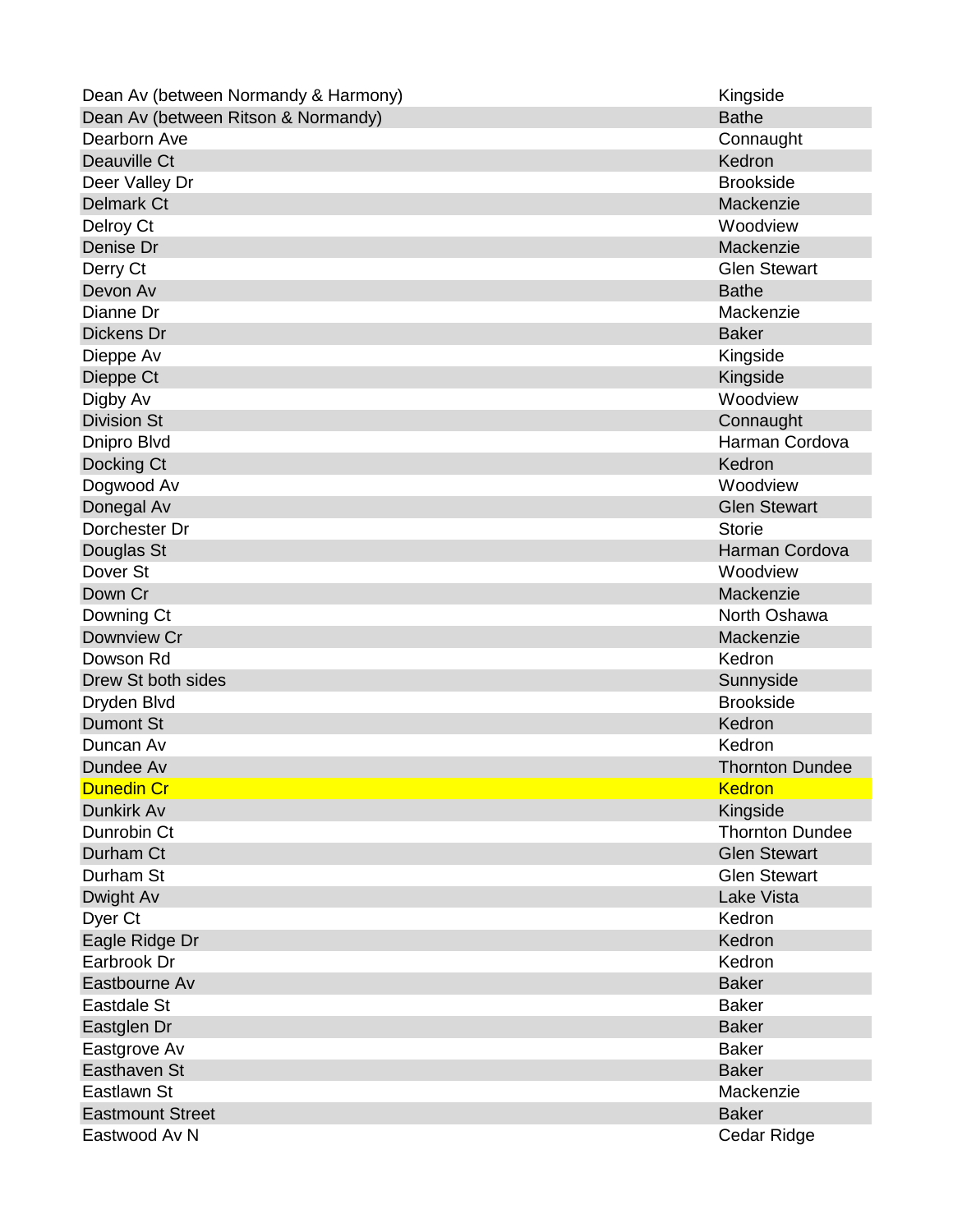| <b>Eclipse Sq</b>                      | Kedron                 |
|----------------------------------------|------------------------|
| Edenwood Ct                            | Cedar Ridge            |
| Edenwood Dr                            | Cedar Ridge            |
| Edgewood Av                            | Woodview               |
| Edna Ct                                | Mackenzie              |
| Edward Av (1/2)                        | <b>Bathe</b>           |
| Edward Av (1/2)                        | Sunnyside              |
| <b>Elderberry Dr</b>                   | Kedron                 |
| Eldorado Av                            | <b>Baker</b>           |
| Elena Av                               | Sunnyside              |
| Elgan Ct                               | Rundle                 |
| Elgin St E (between Ritson & Cadillac) | Woodview               |
| Elgin St E (between Simcoe & Division) | Connaught              |
| Elgin St W                             | Rundle                 |
| <b>Elite Ct</b>                        | <b>Thornton Dundee</b> |
| Elizabeth St                           | <b>Thornton Dundee</b> |
| <b>Ellesmere Ct</b>                    | Mackenzie              |
| <b>Elliott St</b>                      | Rundle                 |
| Elm St                                 | Sunnyside              |
| Elmgrove Av                            | Rundle                 |
| Elmridge St                            | Kingside               |
| Elmwood Ct                             | Cedar Ridge            |
| <b>Emerald Av</b>                      | Lake Vista             |
| Emerson Av                             | Kingside               |
| <b>Emerson Ct</b>                      | Kingside               |
| Emma St                                | Sunnyside              |
| Erie St                                | Harman Cordova         |
| Erindale Cr                            | Cedar Ridge            |
| Erinlea Av                             | Mackenzie              |
| Esterbrook Dr                          | Kedron                 |
| Etna Av $(1/2)$                        | <b>Bathe</b>           |
| Etna Av $(1/2)$                        | Sunnyside              |
| Eton St                                | Mackenzie              |
| <b>Eulalie Ave</b>                     | <b>Bathe</b>           |
| Evangeline Dr                          | <b>Lake Vista</b>      |
| Everglades Dr                          | Kedron                 |
| <b>Everson Ct</b>                      | Woodview               |
| <b>Exeter St</b>                       | North Oshawa           |
| <b>Fairbanks St</b>                    | Rundle                 |
| Fairglen Av                            | <b>Brookside</b>       |
| Fairlawn Ct                            | <b>Brookside</b>       |
| Fairlawn St                            | <b>Brookside</b>       |
| Fairleigh Av                           | <b>Brookside</b>       |
| Falconridge Dr                         | Kedron                 |
| Farewell St (between Olive & King)     | <b>Bathe</b>           |
| Farewell St (south of Olive)           | Kingside               |
| Faywood Cr                             | <b>Baker</b>           |
| Featherwood Ct                         | <b>Thornton Dundee</b> |
| Fenelon Cr                             | <b>Lake Vista</b>      |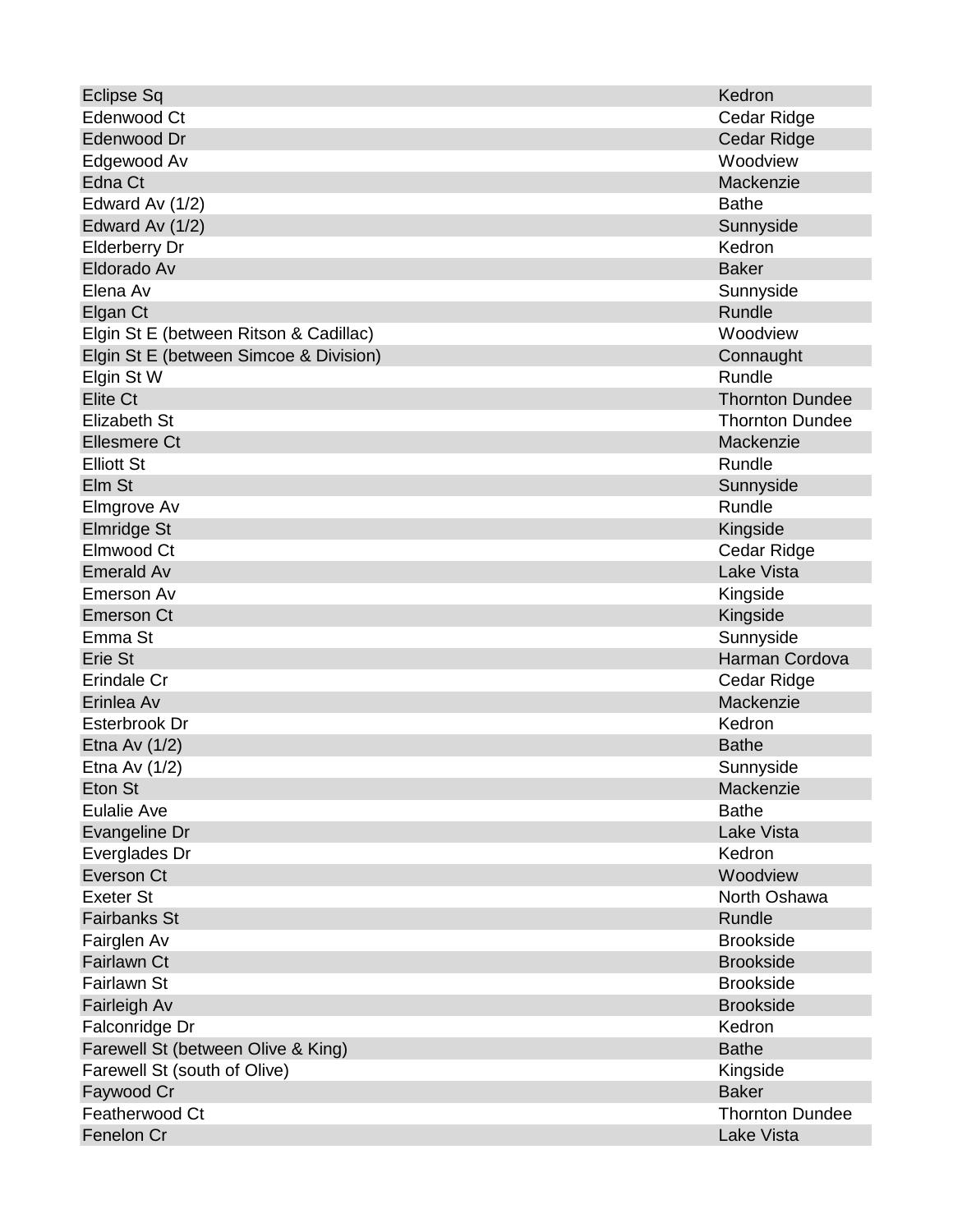| <b>Ferndale St</b>                                       | <b>Brookside</b>       |
|----------------------------------------------------------|------------------------|
| Fernhill Blvd (between Bond & Rossland)                  | <b>Brookside</b>       |
| Fernhill Blvd (north of Rossland)                        | <b>Brookside</b>       |
| Fernwood Av                                              | Woodview               |
| Festhhubert Av                                           | <b>Bathe</b>           |
| Fetchison Dr                                             | Kedron                 |
| Fieldgate Ct                                             | Kedron                 |
| Fieldgate Dr                                             | Kedron                 |
| Fife Ct                                                  | <b>Thornton Dundee</b> |
| <b>Finkle Dr</b>                                         | <b>Kedron</b>          |
| <b>Finucane St</b>                                       | <b>Brookside</b>       |
| <b>Fisher St</b>                                         | Sunnyside              |
| <b>Flagstone Crt</b>                                     | Kedron                 |
| Fleetwood Dr                                             | <b>Baker</b>           |
| <b>Fleming Crt</b>                                       | <b>Lake Vista</b>      |
| <b>Florell Dr</b>                                        | Mackenzie              |
| <b>Florian Ct</b>                                        | <b>Baker</b>           |
| <b>Forest Hill Ct</b>                                    | Kedron                 |
| Forestdale Ct                                            | Kedron                 |
| Foxrun Ct                                                | Kedron                 |
| <b>Frances St</b>                                        | Rundle                 |
| <b>Frank St</b>                                          | Harman Cordova         |
| Fraser Av                                                | <b>Thornton Dundee</b> |
| <b>Frederick St</b>                                      | Connaught              |
| French St                                                | Connaught              |
| <b>Frobisher Ct</b>                                      | <b>Glen Stewart</b>    |
| <b>Frolis St</b>                                         | Kedron                 |
| <b>Front St</b>                                          | Sunnyside              |
| Frontenac Av                                             | Rundle                 |
| <b>Fudge Gt</b>                                          | <b>Kedron</b>          |
| Fundy Ct                                                 | Lake Vista             |
| <b>Fundy St</b>                                          | Lake Vista             |
| Galahad Dr (east of hydro lines)                         | <b>Baker</b>           |
| Galahad Dr (west of hydro lines) (703-711 N) (704-724 S) | Woodview               |
| Galway Ct                                                | <b>Glen Stewart</b>    |
| Garden Ct                                                | <b>Brookside</b>       |
| Gardenia Ct                                              | North Oshawa           |
| Gaspe Av                                                 | <b>Lake Vista</b>      |
| Gatineau St                                              | Mackenzie              |
| Gaylord Dr                                               | <b>Baker</b>           |
| Geneva Av                                                | Lake Vista             |
| Genoa Av                                                 | <b>Thornton Dundee</b> |
| Gentry Cr                                                | <b>Baker</b>           |
| George St                                                | <b>Bathe</b>           |
| Georgina Ct                                              | Lake Vista             |
| Gibb St (between city limits & Stevenson)                | <b>Glen Stewart</b>    |
| Gibb St (east of Stevenson)                              | Rundle                 |
| Gibbons St (between King & Rossland)                     | <b>Brookside</b>       |
| Gibbons St (north of Rossland)                           | <b>Brookside</b>       |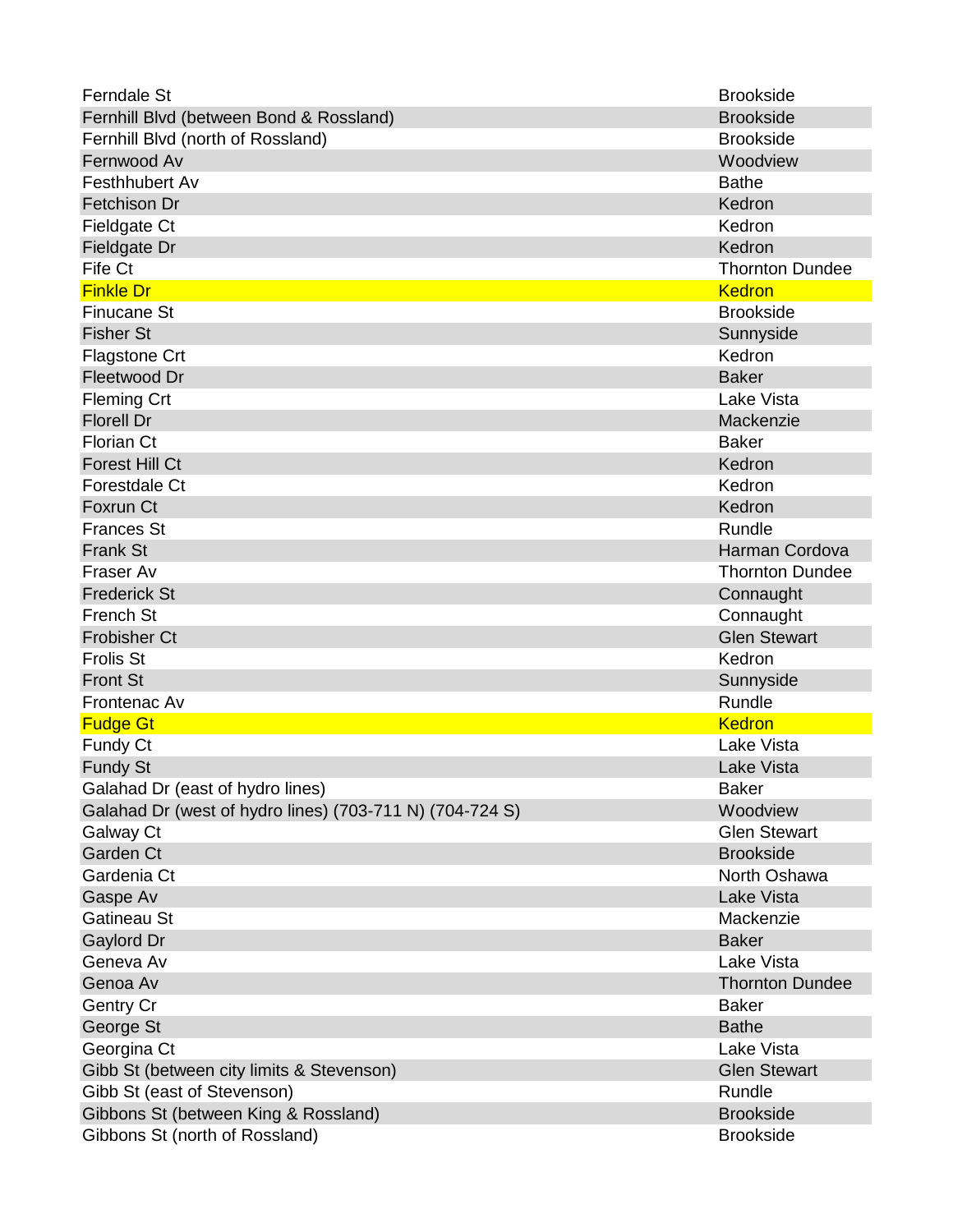| <b>Gifford St</b>                               | Harman Cordova         |
|-------------------------------------------------|------------------------|
| Given Rd                                        | Kedron                 |
| <b>Gladfern St</b>                              | <b>Baker</b>           |
| Gladstone Av                                    | Rundle                 |
| <b>Glamis Ct</b>                                | <b>Thornton Dundee</b> |
| Glaspell Cr                                     | Kedron                 |
| Glebe Av                                        | <b>Baker</b>           |
| Glen St                                         | Harman Cordova         |
| Glenalan Av                                     | <b>Brookside</b>       |
| Glenbourne Ct                                   | Kedron                 |
| Glenbourne Dr                                   | Kedron                 |
| Glenbrae St                                     | <b>Brookside</b>       |
| <b>Glenbrook St</b>                             | <b>Brookside</b>       |
| <b>Glencairn St</b>                             | <b>Brookside</b>       |
| Glencastle Av                                   | <b>Brookside</b>       |
| Glendale Av                                     | <b>Brookside</b>       |
| Glenecho St                                     | <b>Brookside</b>       |
| <b>Glenforest St</b>                            | <b>Brookside</b>       |
| Glengrove St                                    | <b>Brookside</b>       |
| Glenmanor Dr                                    | <b>Brookside</b>       |
| <b>Glenmar Av</b>                               | <b>Brookside</b>       |
| Glenridge Ct                                    | Mackenzie              |
| <b>Glenrush St</b>                              | <b>Brookside</b>       |
| <b>Glenview Av</b>                              | <b>Brookside</b>       |
| Glenwood Av                                     | North Oshawa           |
| Glenwood Cr                                     | North Oshawa           |
| <b>Glenwood Ct</b>                              | North Oshawa           |
| Gliddon Av                                      | <b>Bathe</b>           |
| <b>Glovers Rd</b>                               | <b>Cedar Ridge</b>     |
| Goldsmith Dr                                    | Kedron                 |
| Golf St                                         | Connaught              |
| Goodman Dr                                      | <b>Thornton Dundee</b> |
| Gordon St                                       | Harman Cordova         |
| Gorevale Cr                                     | Connaught              |
| <b>Gothic Ct</b>                                | <b>Baker</b>           |
| Gothic Dr                                       | <b>Baker</b>           |
| Gower Dr                                        | Kedron                 |
| Graburn Av                                      | <b>Bathe</b>           |
| <b>Grand Ridge Av</b>                           | Kedron                 |
| Grandlea Ct                                     | Kedron                 |
| <b>Grandview Dr</b>                             | Mackenzie              |
| Grandview St N (between Rossland & King)        | <b>Baker</b>           |
| Grandview St N (north of Rossland)              | Kedron                 |
| Grandview St S east side (between Bloor & King) | Mackenzie              |
| Grandview St S west side (between Bloor & King) | Mackenzie              |
| Grange Ct                                       | <b>Baker</b>           |
| Grassgrove Ln                                   | Kedron                 |
| Grassmere Av                                    | Southmead              |
| <b>Grassmere Ct</b>                             | Southmead              |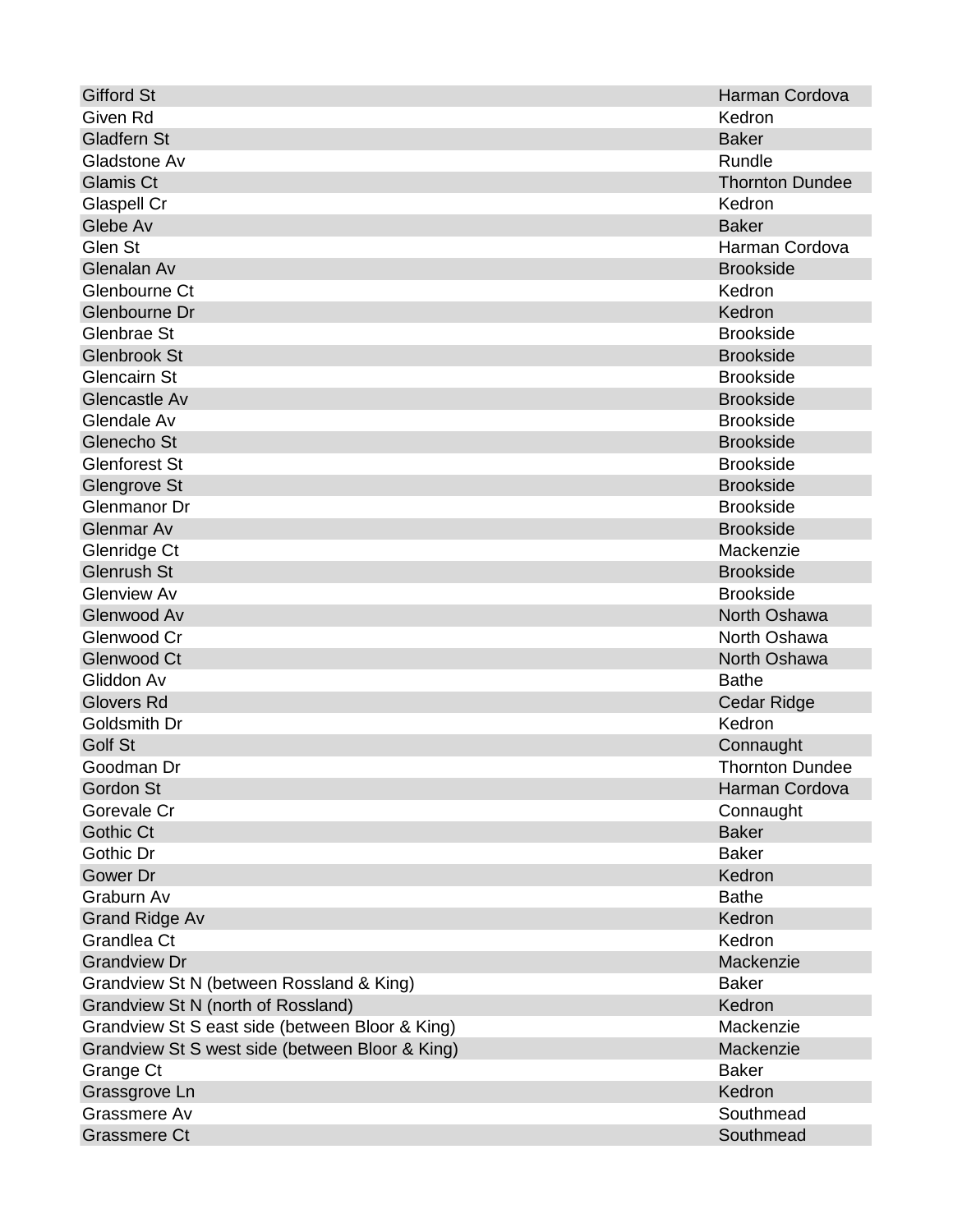| <b>Green Valley Tr</b>                      | Kedron                 |
|---------------------------------------------|------------------------|
| Greenbriar Dr                               | <b>Baker</b>           |
| <b>Greenfell St</b>                         | Rundle                 |
| <b>Greenhill Av</b>                         | Kedron                 |
| Greenlane Ct                                | Kedron                 |
| Greenlane Dr                                | Kedron                 |
| <b>Greenleaf Cir</b>                        | Kedron                 |
| <b>Greenleaf Gt</b>                         | Kedron                 |
| Greenoch Ct                                 | <b>Thornton Dundee</b> |
| Greenwood Av                                | <b>Rundle</b>          |
| Greta St                                    | Connaught              |
| Greystone Ct                                | Kedron                 |
| <b>Grierson St</b>                          | Connaught              |
| Grierson St (north of Rossland)             | North Oshawa           |
| <b>Griffith St</b>                          | <b>Brookside</b>       |
| Grooms Av                                   | Connaught              |
| Grove Av                                    | Connaught              |
| <b>Groveland Av</b>                         | <b>Kedron</b>          |
| Guelph St (north of Olive)                  | <b>Bathe</b>           |
| Guelph St (south of Olive)                  | Kingside               |
| Guy Av                                      | Southmead              |
| <b>Gyatt Cr</b>                             | Kedron                 |
| <b>Hackett PI</b>                           | Kedron                 |
| Hackney Ct                                  | North Oshawa           |
| Haig St                                     | Connaught              |
| <b>Hall St</b>                              | <b>Storie</b>          |
| Hanmore Ct                                  | Kedron                 |
| <b>Hanmore St</b>                           | Kedron                 |
| <b>Harcourt Dr</b>                          | Mackenzie              |
| <b>Harlow Av</b>                            | <b>Glen Stewart</b>    |
| <b>Harlow Ct</b>                            | <b>Glen Stewart</b>    |
| Harlstone Cr                                | Kedron                 |
| Harmony Rd N (between Rossland & Coates Rd) | Kedron                 |
| Harmony Rd N (between Rossland & King)      | <b>Baker</b>           |
| Harmony Rd S (between King & creek)         | Mackenzie              |
| Harmony Rd S east side (creek to Olive)     | Mackenzie              |
| Harmony Rd S west side (creek to Olive)     | <b>Bathe</b>           |
| Harmony Rd S west side (south of Olive)     | Kingside               |
| <b>Harold St</b>                            | Sunnyside              |
| Harris Av                                   | <b>Brookside</b>       |
| Harris Ct                                   | <b>Brookside</b>       |
| Hartgrove La                                | <b>Baker</b>           |
| Harwood Dr                                  | Woodview               |
| <b>Hastings Av</b>                          | Kingside               |
| Hawthorne Ct                                | Mackenzie              |
| Hayes Av                                    | Kedron                 |
| <b>Healy Ct</b>                             | <b>Glen Stewart</b>    |
| <b>Heartland Blvd</b>                       | Kedron                 |
| <b>Heather Ct</b>                           | <b>Baker</b>           |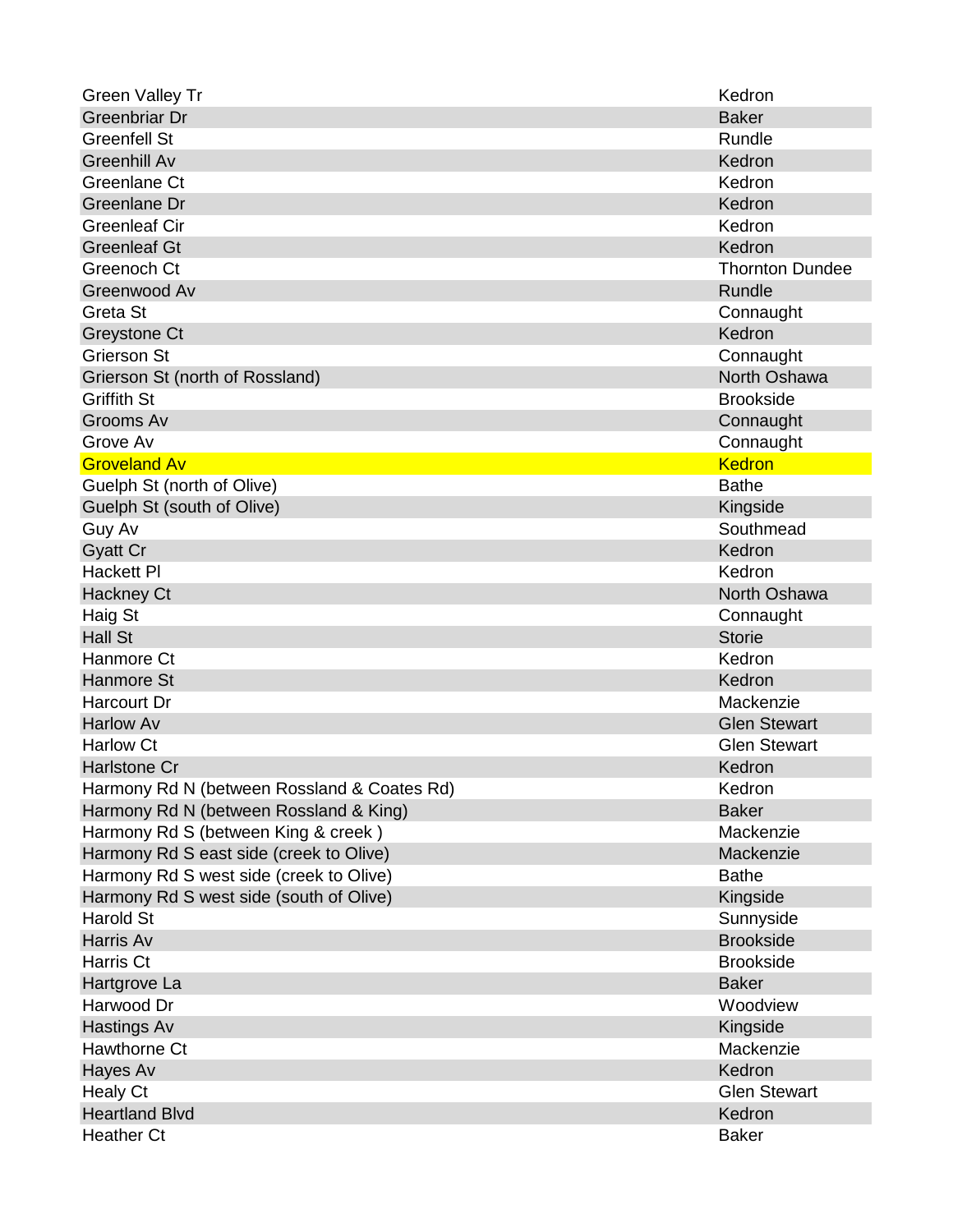| <b>Hemlock Av</b>                                                   | Sunnyside              |
|---------------------------------------------------------------------|------------------------|
| <b>Herbert Av</b>                                                   | Cedar Ridge            |
| <b>Hibbert Av</b>                                                   | <b>Storie</b>          |
| Highbrooke Ct                                                       | Kedron                 |
| Highgate Av                                                         | North Oshawa           |
| Highland Av (between Olive & King)                                  | <b>Bathe</b>           |
| Highland Av (south of Olive)                                        | Kingside               |
| Hill St                                                             | Cedar Ridge            |
| <b>Hillcrest Dr</b>                                                 | Kingside               |
| Hillcroft St (between Ritson & hydro lines) (304-664 N) (315-665 S) | Woodview               |
| Hillcroft St (between Simcoe & Ritson)                              | Connaught              |
| Hillcroft St (east of hydro lines)                                  | <b>Baker</b>           |
| Hillsdale Av                                                        | Connaught              |
| Hillside Av                                                         | <b>Storie</b>          |
| <b>Hinterland Dr</b>                                                | Kedron                 |
| Hogarth St                                                          | Sunnyside              |
| Holcan Av                                                           | Woodview               |
| <b>Holland St</b>                                                   | Kingside               |
| <b>Holly Ct</b>                                                     | <b>Baker</b>           |
| Homestead Ct                                                        | <b>Thornton Dundee</b> |
| Homestead Dr                                                        | <b>Thornton Dundee</b> |
| Hortop Ct                                                           | North Oshawa           |
| Hortop St (between Rossland & Tecumseh)                             | North Oshawa           |
| Hortop St (south of Rossland)                                       | Connaught              |
| Hoskin Av                                                           | Mackenzie              |
| <b>Howard St</b>                                                    | Sunnyside              |
| Howard St (short side)                                              | Harman Cordova         |
| Howden Rd E                                                         | Kedron                 |
| Howden Rd W                                                         | Cedar Ridge            |
| Humber Av                                                           | Connaught              |
| Humewood Av                                                         | Woodview               |
| <b>Hunking Ct</b>                                                   | Kedron                 |
| <b>Hunking Dr</b>                                                   | <b>Kedron</b>          |
| Huntingwood Dr                                                      | <b>Thornton Dundee</b> |
| <b>Hurd St</b>                                                      | Cedar Ridge            |
| Huron St                                                            | <b>Bathe</b>           |
| <b>Idylwood Ct</b>                                                  | Kedron                 |
| Interlake Dr                                                        | Kedron                 |
| <b>Inverness Dr</b>                                                 | <b>Thornton Dundee</b> |
| Iris Ct                                                             | North Oshawa           |
| Iroquois Av                                                         | Cedar Ridge            |
| Ivy Ct                                                              | Mackenzie              |
| <b>Jack Glenn St</b>                                                | <b>Kedron</b>          |
| Jackson Av                                                          | <b>Bathe</b>           |
| <b>James St</b>                                                     | Sunnyside              |
| Jane Av                                                             | <b>Brookside</b>       |
| Jarvis St                                                           | Connaught              |
| Jasmine Cr                                                          | North Oshawa           |
| Jasper Av                                                           | <b>Lake Vista</b>      |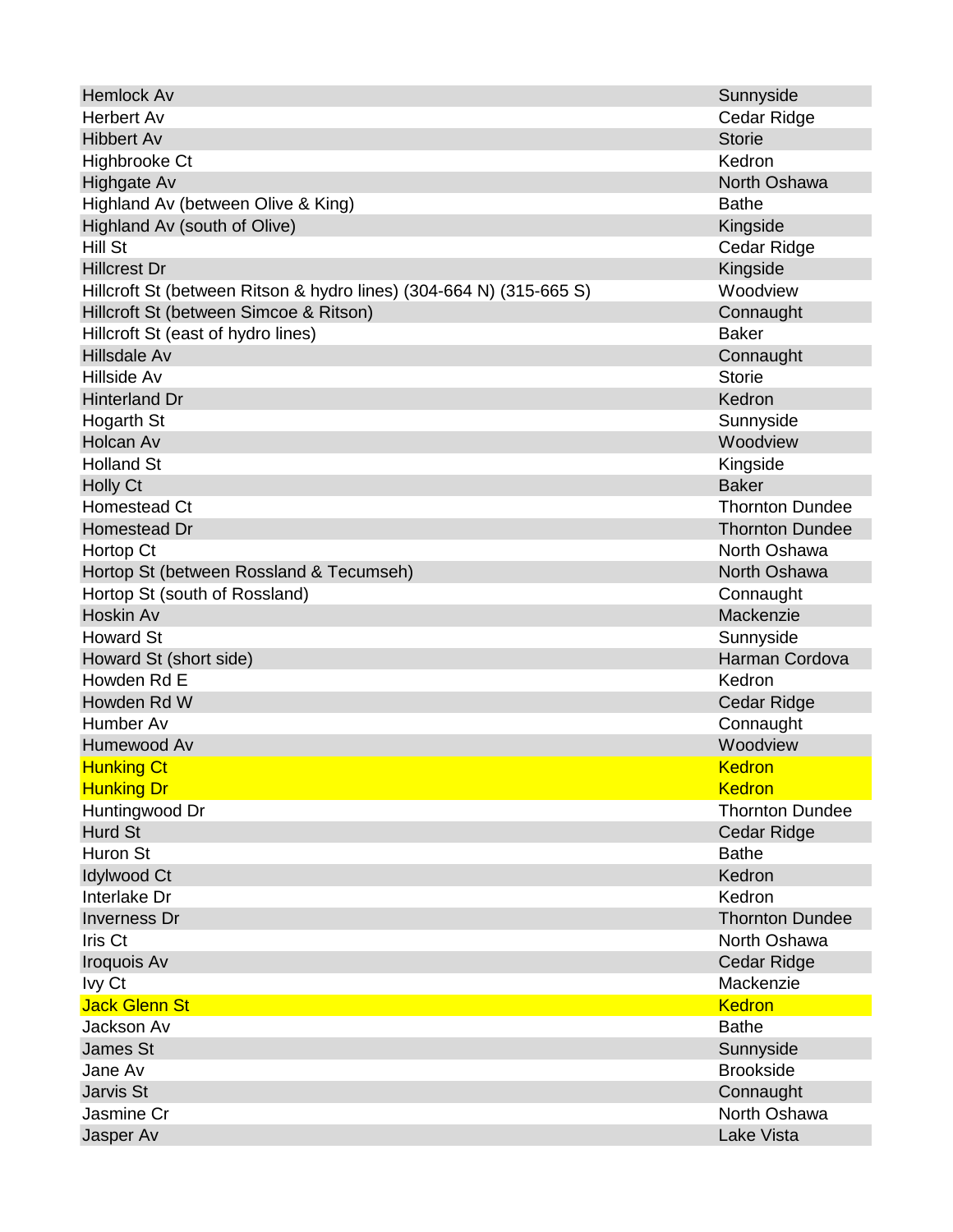| John St E                                                              | Sunnyside              |
|------------------------------------------------------------------------|------------------------|
| John St W                                                              | Rundle                 |
| Johnson Av                                                             | <b>Storie</b>          |
| Jones Av                                                               | North Oshawa           |
| Juliana Dr                                                             | Woodview               |
| Juniper Ct                                                             | North Oshawa           |
| Juniper St                                                             | North Oshawa           |
| Kaiser Cr (north of Adelaide)                                          | Connaught              |
| Kaiser Cr (south of Adelaide)                                          | Rundle                 |
| Karen Ct                                                               | Mackenzie              |
| Kawartha Av                                                            | Southmead              |
| <b>Keates Av</b>                                                       | Kingside               |
| <b>Kedron St</b>                                                       | Kedron                 |
| <b>Keewatin St N</b>                                                   | <b>Baker</b>           |
| <b>Keewatin St S</b>                                                   | Mackenzie              |
| <b>Kelly Av</b>                                                        | Kedron                 |
| <b>Kendal Ave</b>                                                      | Connaught              |
| <b>Kenmark Av</b>                                                      | <b>Kedron</b>          |
| Kenneth Av                                                             | Connaught              |
| Kenora Av                                                              | Lake Vista             |
| Kensington Cr                                                          | North Oshawa           |
| <b>Keswick Ct</b>                                                      | Kedron                 |
| <b>Kettering Dr</b>                                                    | <b>Baker</b>           |
| <b>Kilkenny Ct</b>                                                     | <b>Glen Stewart</b>    |
| <b>Killarney Ct</b>                                                    | Lake Vista             |
| <b>Killdeer St</b>                                                     | <b>Baker</b>           |
| Killington St                                                          | <b>Brookside</b>       |
| <b>Kilmaurs Av</b>                                                     | <b>Baker</b>           |
| <b>Kilmaurs Ct</b>                                                     | <b>Baker</b>           |
| King St E north side (between Harmony Creek bridge & Townline)         | <b>Baker</b>           |
| King St E north side (between Ritson & Harmony Creek bridge) (272-536) | Woodview               |
| King St E north side (between Simcoe & Ritson)                         | Connaught              |
| King St E south side (between Drew & Harmony Creek bridge)             | <b>Bathe</b>           |
| King St E south side (between Grandview & Townline)                    | Mackenzie              |
| King St E south side (between Harmony Creek bridge & Grandview)        | Mackenzie              |
| King St E south side (between Simcoe & Drew)                           | Sunnyside              |
| King St W (between Park & Simcoe)                                      | Rundle                 |
| King St W north side (between city limits & Stevenson)                 | <b>Thornton Dundee</b> |
| King St W north side (between Stevenson & Park)                        | <b>Brookside</b>       |
| King St W south side (between city limits & Stevenson)                 | <b>Glen Stewart</b>    |
| King St W south side (between Stevenson & Park)                        | Rundle                 |
| Kingsdale Av                                                           | Connaught              |
| Kingsdale Dr                                                           | Connaught              |
| Kingsfield Av                                                          | Kedron                 |
| <b>Kingsfield Loop</b>                                                 | <b>Kedron</b>          |
| Kingsley Ct                                                            | Kedron                 |
| Kingsmere Av                                                           | Mackenzie              |
| Kingsway College Dr                                                    | <b>Baker</b>           |
| Kinmount Cr                                                            | Lake Vista             |
|                                                                        |                        |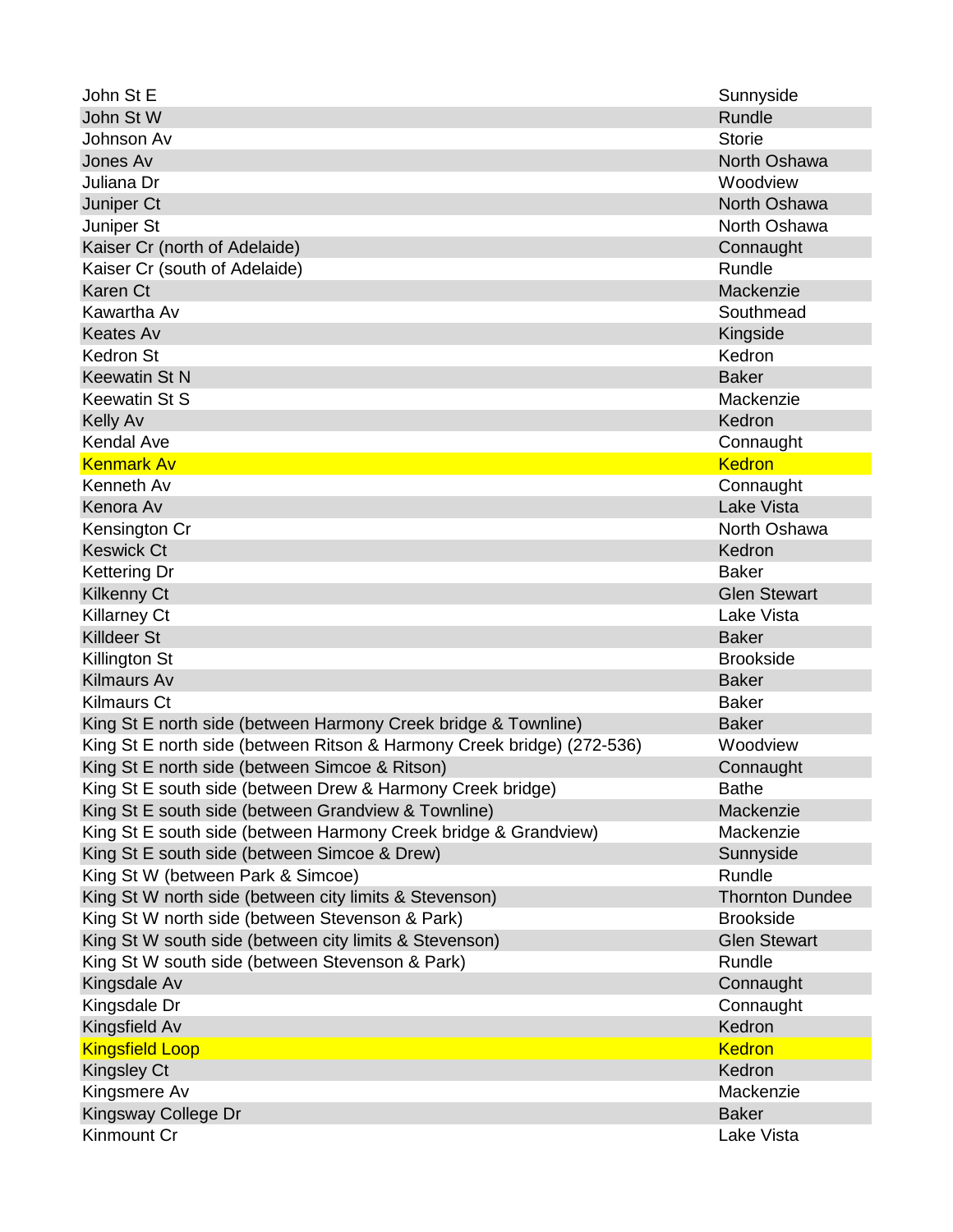| Kitchen Ct                  | Kedron                 |
|-----------------------------|------------------------|
| Kitchener Av                | <b>Bathe</b>           |
| <b>Kluane Av</b>            | Southmead              |
| Knights Rd                  | Harman Cordova         |
| <b>Kurelo Dr</b>            | <b>Kedron</b>          |
| Labrador Dr                 | Mackenzie              |
| Laguna St                   | <b>Baker</b>           |
| Lakefield Ct                | Lake Vista             |
| <b>Lakefield St</b>         | <b>Lake Vista</b>      |
| Lakemount St                | Lake Vista             |
| <b>Lakeside St</b>          | Lake Vista             |
| Lakeview Av                 | Lake Vista             |
| <b>Lakeview Park Av</b>     | Southmead              |
| Lambeth Ct                  | North Oshawa           |
| <b>Lamond St</b>            | Kingside               |
| Lanark Dr                   | <b>Thornton Dundee</b> |
| Lancelot Cr                 | Woodview               |
| Landsdowne Dr               | Woodview               |
| Langford St                 | <b>Baker</b>           |
| Langley Cir                 | Kedron                 |
| <b>Langley Gt</b>           | Kedron                 |
| Laracor La                  | North Oshawa           |
| Largo Cr                    | Cedar Ridge            |
| Larry Av                    | Kedron                 |
| LaSalle Av (north of Olive) | <b>Bathe</b>           |
| LaSalle Av (south of Olive) | Kingside               |
| LaSalle Ct                  | Woodview               |
| Lauder Rd                   | Connaught              |
| Laurel Ct                   | <b>Baker</b>           |
| Laurentian Av               | Lake Vista             |
| Laval Dr                    | <b>Storie</b>          |
| Lavender Ct                 | North Oshawa           |
| Lavis Ct                    | Kedron                 |
| Lavis St                    | Kedron                 |
| Law St                      | North Oshawa           |
| Lawlor Av                   | Kedron                 |
| Leacock Ct                  | Kedron                 |
| Leeds                       | <b>Storie</b>          |
| <b>Leland Rd</b>            | <b>Baker</b>           |
| Lemans Av                   | <b>Baker</b>           |
| Lesabre St                  | <b>Baker</b>           |
| Leslie St                   | Connaught              |
| Lexington St                | North Oshawa           |
| Lichen Cr                   | <b>Thornton Dundee</b> |
| Lichen Ct                   | <b>Thornton Dundee</b> |
| Lilac Ct                    | North Oshawa           |
| <b>Limerick St</b>          | <b>Glen Stewart</b>    |
| Linden Ct                   | <b>Bathe</b>           |
| Linden St (north of Olive)  | <b>Bathe</b>           |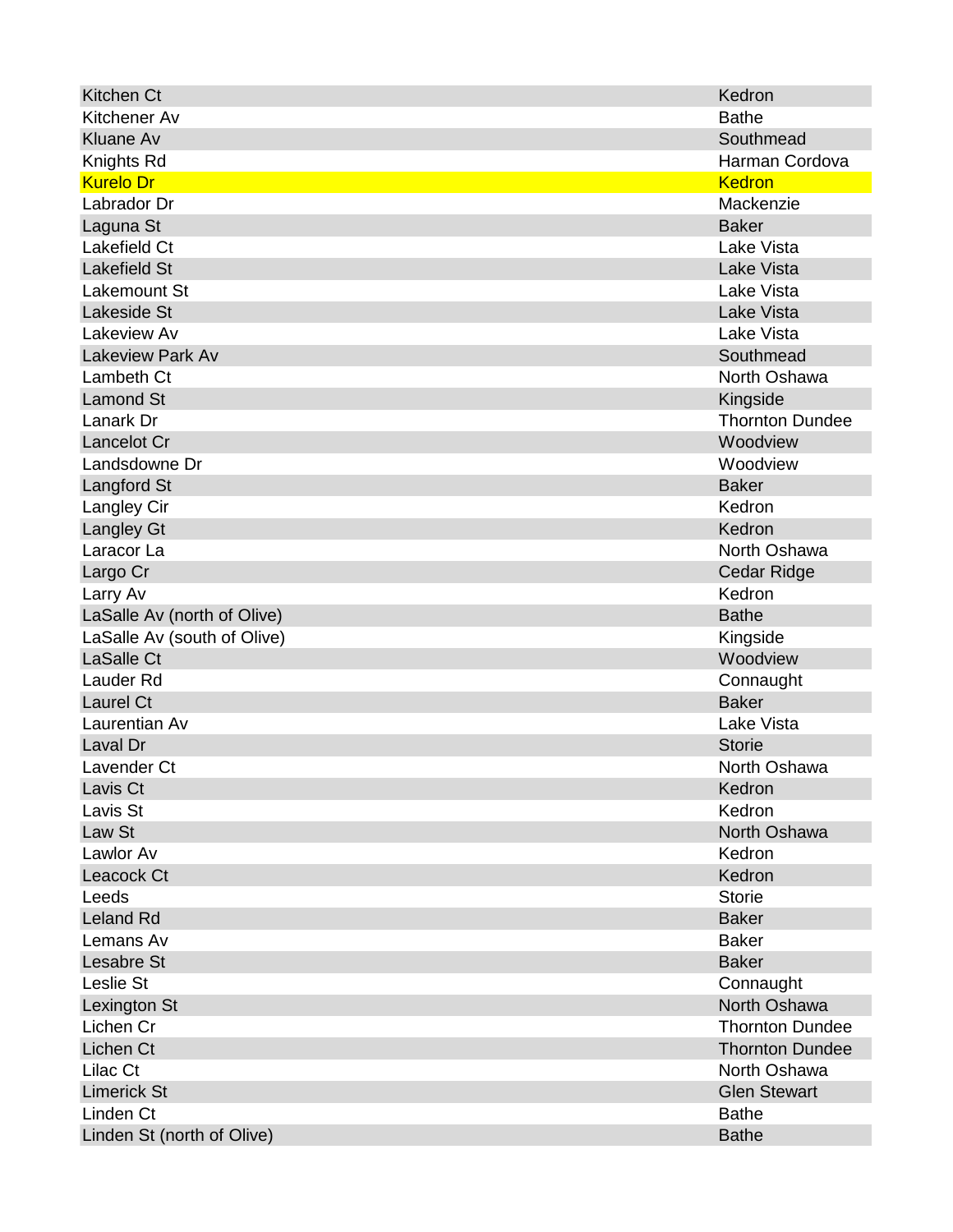| Linden St (south of Olive) | Kingside               |
|----------------------------|------------------------|
| <b>Lindsay Blvd</b>        | Kedron                 |
| <b>Linstead St</b>         | Kedron                 |
| <b>Lisbon Ct</b>           | <b>Storie</b>          |
| Lisgar Av                  | Mackenzie              |
| Live Oak St                | Kedron                 |
| Livesey Ct                 | Kedron                 |
| Livesey Dr                 | Kedron                 |
| Llewellyn Av               | <b>Brookside</b>       |
| Lloyd St                   | Rundle                 |
| Lobelia Ct                 | North Oshawa           |
| Lochness Cr                | <b>Thornton Dundee</b> |
| Logan Ct                   | <b>Brookside</b>       |
| Loganberry St              | Kedron                 |
| Lombardy Av                | <b>Thornton Dundee</b> |
| <b>Lomond St</b>           | Kingside               |
| Londonderry St             | <b>Glen Stewart</b>    |
| Loring St                  | Kingside               |
| Loringdale Dr              | Mackenzie              |
| Lorraine St                | <b>Storie</b>          |
| Lowell Av                  | <b>Brookside</b>       |
| <b>Ludlow Ct</b>           | North Oshawa           |
| Luke St                    | Woodview               |
| Luple Av                   | Kedron                 |
| Lviv Blvd                  | Sunnyside              |
| Lyncroft Cr                | Kedron                 |
| <b>Macaulay St</b>         | Kingside               |
| <b>Macinally Ct</b>        | Kedron                 |
| Mackenzie Av               | Mackenzie              |
| MacLaren St                | Mackenzie              |
| Madawaska Av               | Lake Vista             |
| Maddock Ct                 | Kedron                 |
| Maddock Dr                 | Kedron                 |
| <b>Madison Av</b>          | <b>Brookside</b>       |
| <b>Magee Ct</b>            | <b>Kedron</b>          |
| <b>Magee St</b>            | <b>Kedron</b>          |
| Magnolia Ave               | Kedron                 |
| <b>Mahina St</b>           | <b>Thornton Dundee</b> |
| Maine St                   | Kedron                 |
| Malaga Rd                  | Harman Cordova         |
| Malan Av                   | <b>Brookside</b>       |
| <b>Malibu St</b>           | <b>Baker</b>           |
| <b>Manitou Ct</b>          | Cedar Ridge            |
| <b>Manitou Dr</b>          | Cedar Ridge            |
| Manor Dr                   | Kedron                 |
| Maple St                   | Sunnyside              |
| Maplewood Dr               | Woodview               |
| Maracle Rd                 | <b>Baker</b>           |
| Marcia Av                  | North Oshawa           |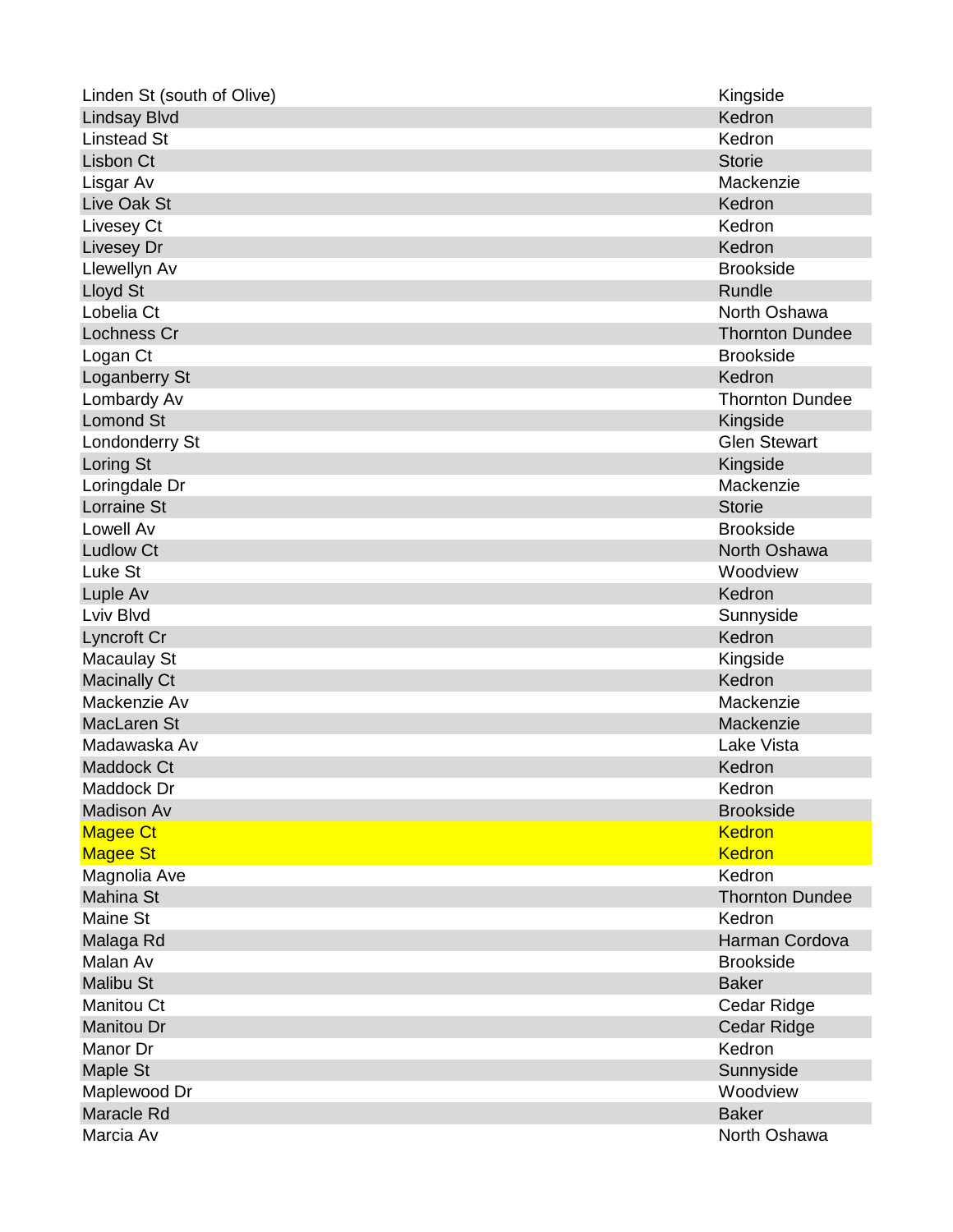| Margaret St                            | Harman Cordova   |
|----------------------------------------|------------------|
| Margate Dr                             | <b>Baker</b>     |
| Marigold Av                            | North Oshawa     |
| Marigold Ct                            | North Oshawa     |
| <b>Marion Av</b>                       | <b>Brookside</b> |
| Marken Ct                              | Woodview         |
| <b>Marland Ave</b>                     | <b>Rundle</b>    |
| Marquette Av                           | Rundle           |
| <b>Martindale St</b>                   | Mackenzie        |
| Mary St N (between King & Rossland)    | Connaught        |
| Mary St N (between Rossland & Taunton) | North Oshawa     |
| Mary St N (north of Taunton)           | Cedar Ridge      |
| Mary St S                              | Sunnyside        |
| Masson St (north of Rossland)          | North Oshawa     |
| Masson St (south of Rossland)          | Connaught        |
| <b>Matterhorn St</b>                   | Kedron           |
| <b>Mayberry St</b>                     | Kedron           |
| Mayfair Av                             | North Oshawa     |
| McCabe Ct                              | Kedron           |
| <b>McClure Ct</b>                      | Mackenzie        |
| McCue Dr                               | Kedron           |
| McGill Ct                              | Cedar Ridge      |
| <b>McGrigor St</b>                     | Rundle           |
| McKim St                               | Sunnyside        |
| McLaughlin Blvd                        | Connaught        |
| McMillan Dr                            | Rundle           |
| McNaughton Av (1/2)                    | <b>Bathe</b>     |
| McNaughton Av (1/2)                    | Sunnyside        |
| McTavish Av                            | Kedron           |
| <b>Meadow St</b>                       | Kedron           |
| <b>Meadowhill Ct</b>                   | Kedron           |
| Meadowvale St                          | Southmead        |
| Medina Ct                              | Harman Cordova   |
| <b>Melrose St</b>                      | Mackenzie        |
| Merivale Ct                            | Mackenzie        |
| Merivale St                            | Mackenzie        |
| <b>Merlin Ct</b>                       | Woodview         |
| <b>Merritt St</b>                      | Harman Cordova   |
| <b>Metcalfe St</b>                     | <b>Rundle</b>    |
| Miami Ct                               | Kedron           |
| Micawber St                            | <b>Baker</b>     |
| Middlebury Av                          | Kedron           |
| Midland Av                             | Connaught        |
| Midtown Dr                             | Rundle           |
| Mill St                                | <b>Storie</b>    |
| <b>Miller Av</b>                       | <b>Brookside</b> |
| <b>Milton St</b>                       | Kingside         |
| Minden St                              | Lake Vista       |
| <b>Minsky Gate</b>                     | Kedron           |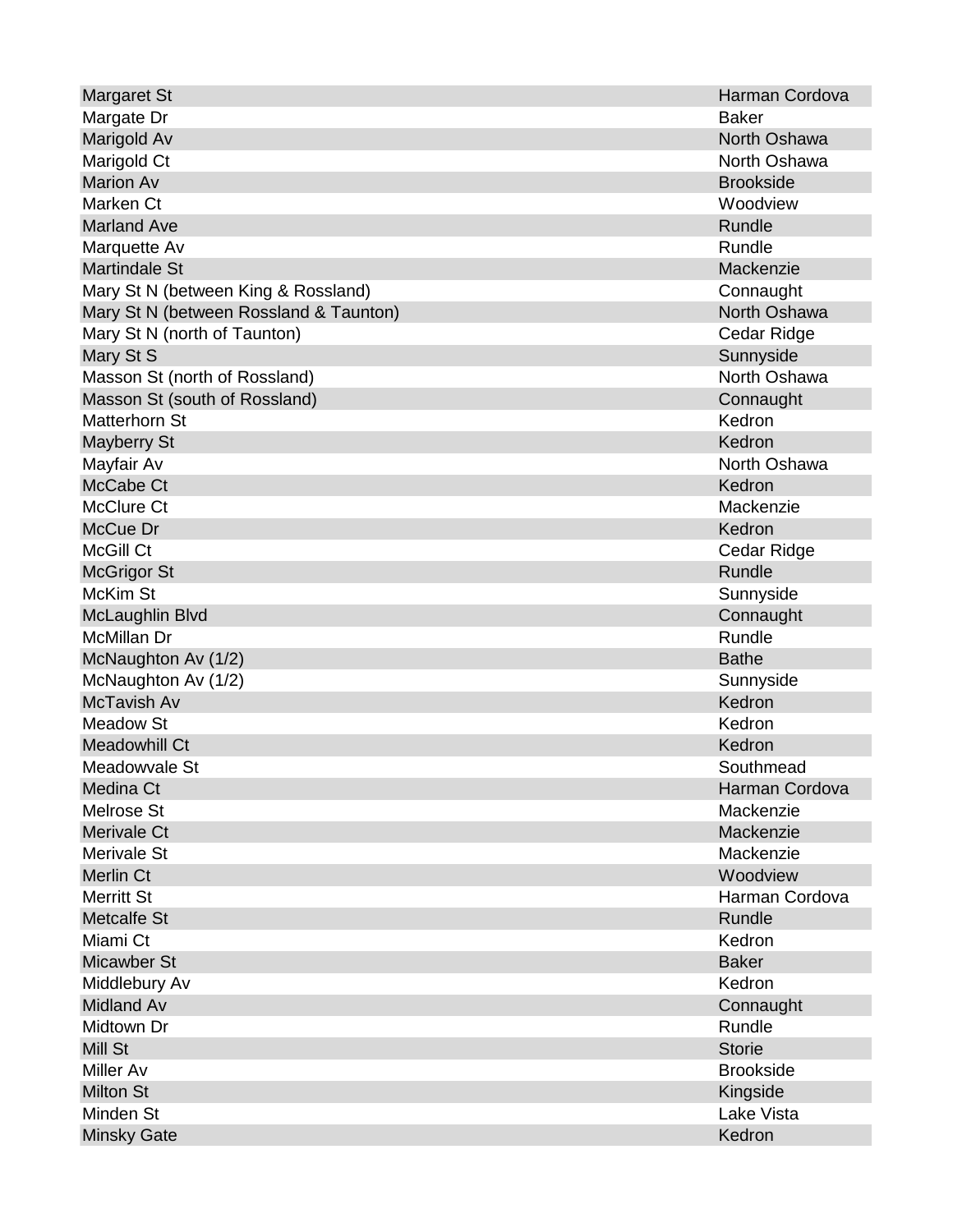| Minsky PI                               | Kedron                 |
|-----------------------------------------|------------------------|
| Minto Ct                                | Connaught              |
| Minto St                                | Connaught              |
| <b>Mitchell Av</b>                      | <b>Bathe</b>           |
| <b>Mohawk St</b>                        | North Oshawa           |
| Monaghan Av                             | <b>Glen Stewart</b>    |
| Monash Av                               | <b>Bathe</b>           |
| <b>Monck St</b>                         | Rundle                 |
| Monique St                              | <b>Thornton Dundee</b> |
| Montcalm Av                             | <b>Glen Stewart</b>    |
| <b>Monteith Av</b>                      | Lake Vista             |
| <b>Montgomery St</b>                    | <b>Bathe</b>           |
| Montrave Av (between CNR & CPR tracks)  | <b>Storie</b>          |
| Montrave Av (between CPR tracks & King) | Rundle                 |
| Mount Allan Av                          | <b>Brookside</b>       |
| Mount Hood Ct                           | <b>Brookside</b>       |
| Mountjoy Ct                             | Kedron                 |
| <b>Mountview Ct</b>                     | Kedron                 |
| Mountview Dr                            | Kedron                 |
| <b>Muirfield St</b>                     | Mackenzie              |
| <b>Muriel Av</b>                        | Connaught              |
| Muskoka Av                              | Southmead              |
| <b>Myers St</b>                         | Harman Cordova         |
| Nairn Ct                                | <b>Thornton Dundee</b> |
| <b>Naples St</b>                        | Kedron                 |
| Nassau St                               | Rundle                 |
| Nelson St (north of Wentworth)          | Harman Cordova         |
| Nelson St (south of Wentworth)          | Southmead              |
| Neptune Ct                              | Lake Vista             |
| Nevada Ct                               | <b>Thornton Dundee</b> |
| Nevis Av $(1/2)$                        | <b>Bathe</b>           |
| Nevis Av $(1/2)$                        | Kingside               |
| Newbury Av                              | <b>Baker</b>           |
| Newgate Av                              | North Oshawa           |
| Niagara Dr                              | Cedar Ridge            |
| Nina Ct                                 | <b>Baker</b>           |
| Nipigon St                              | <b>Brookside</b>       |
| Noel Ct                                 | Lake Vista             |
| Nonquon Rd                              | North Oshawa           |
| <b>Norland Circle</b>                   | Kedron                 |
| <b>Norland Gate</b>                     | Kedron                 |
| Norman Cr                               | Mackenzie              |
| Norman Ct                               | Mackenzie              |
| Normandy St                             | Kingside               |
| Northbrook St                           | North Oshawa           |
| Northcliffe Ave                         | <b>Brookside</b>       |
| Northdale Av                            | North Oshawa           |
| Northern Dancer Dr                      | Kedron                 |
| Northfield Av                           | Kedron                 |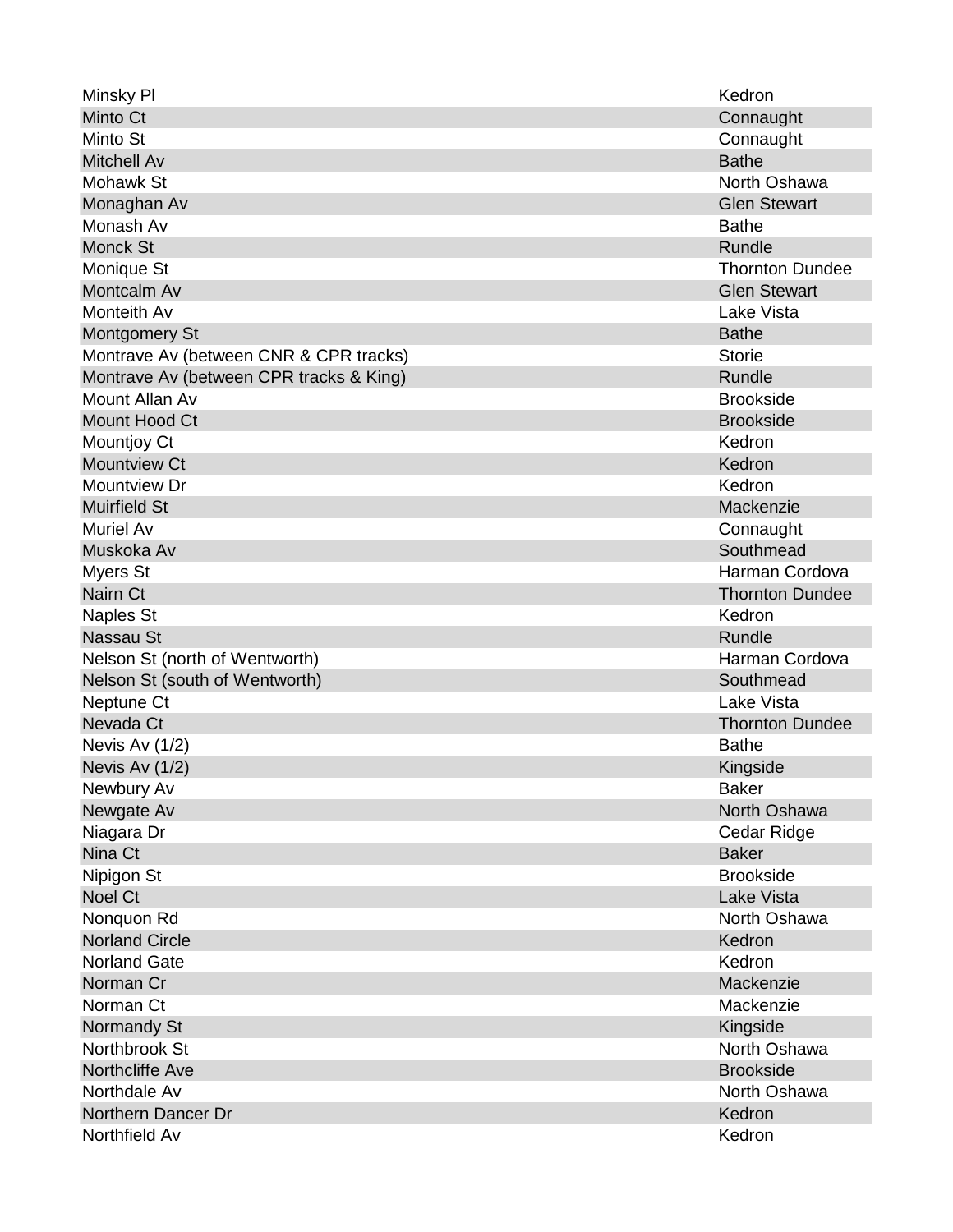| Northgate Cr                                                 | North Oshawa           |
|--------------------------------------------------------------|------------------------|
| Northlawn Av                                                 | North Oshawa           |
| Northminister Ct                                             | North Oshawa           |
| Northmount St                                                | North Oshawa           |
| Northridge Ct                                                | North Oshawa           |
| Northridge St                                                | North Oshawa           |
| Northview Ct                                                 | Cedar Ridge            |
| Norwill Cr                                                   | Cedar Ridge            |
| Norwood Ct                                                   | <b>Baker</b>           |
| Nottingham Cr                                                | <b>Baker</b>           |
| Nova St                                                      | <b>Baker</b>           |
| Oakdale Dr                                                   | Mackenzie              |
| Oakes Av                                                     | Woodview               |
| Oakhill Av                                                   | Kedron                 |
| Oakridge Tr                                                  | <b>Cedar Ridge</b>     |
| Oakwood Av                                                   | Woodview               |
| Oberland Dr                                                  | Kedron                 |
| O'Hara Ct                                                    | Lake Vista             |
| Old Brampton Ct                                              | North Oshawa           |
| Old Harmony Ct                                               | Mackenzie              |
| Old Pye Ct                                                   | North Oshawa           |
| Old Simcoe St                                                | Cedar Ridge            |
| Oldman Rd                                                    | <b>Baker</b>           |
| Olive Av (between Central Park & Drew)                       | <b>Bathe</b>           |
| Olive Av (between Grandview & Townline)                      | Mackenzie              |
| Olive Av (between Harmony & Grandview)                       | Mackenzie              |
| Olive Av (between Simcoe & Drew)                             | Sunnyside              |
| Olive Av north side (between Central Park & Harmony)         | <b>Bathe</b>           |
| Olive Av south side (between Central Park & Harmony)         | Kingside               |
| Oneida Ct                                                    | Cedar Ridge            |
| <b>Ontario St</b>                                            | Connaught              |
| Orange Cr                                                    | Woodview               |
| <b>Orchard View Blvd</b>                                     | North Oshawa           |
| Orchid Ct                                                    | North Oshawa           |
| <b>Oriole St</b>                                             | Mackenzie              |
| Orlando Ct                                                   | Cedar Ridge            |
| Ormond Dr (east of Ritson)                                   | Kedron                 |
| Ormond Dr (west of Ritson)                                   | Cedar Ridge            |
| Ortono Av                                                    | Kingside               |
| Oshawa Blvd N (between King & Rossland) (9-511 E) (16-576 W) | Woodview               |
| Oshawa Blvd N (between Rossland & Beatrice)                  | North Oshawa           |
| Oshawa Blvd N (SW corner of Rossland & Ritson)               | Connaught              |
| Oshawa Blvd S                                                | <b>Bathe</b>           |
| Osler St                                                     | North Oshawa           |
| <b>Outlet Dr</b>                                             | Southmead              |
| Overbank Dr                                                  | <b>Thornton Dundee</b> |
| Oxbow Cr                                                     | <b>Baker</b>           |
| Oxford St (between Bloor & Mill St)                          | <b>Storie</b>          |
| Oxford St (between Wentworth & CNR)                          | Harman Cordova         |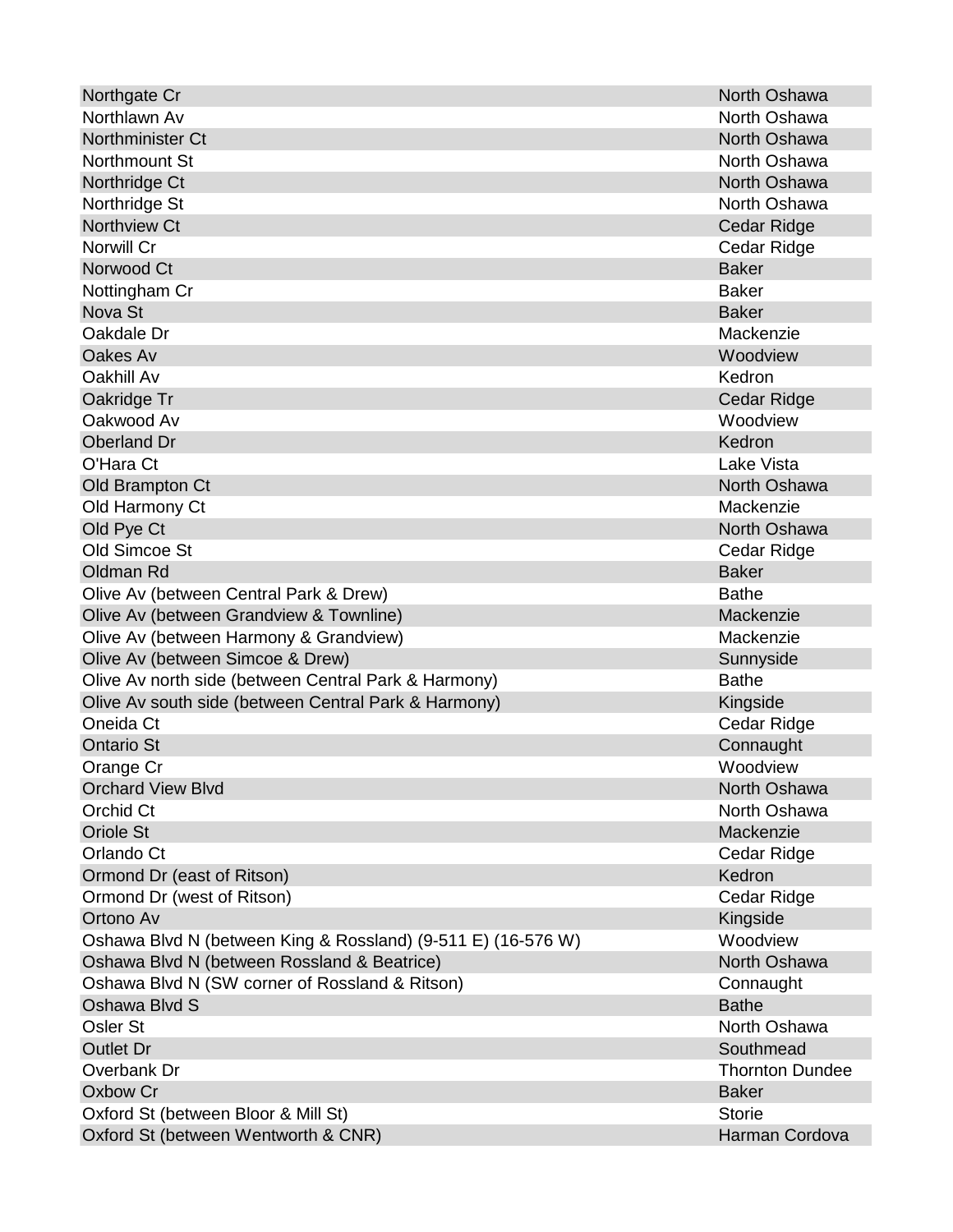| Oxford St (south of Wentworth)            | Lake Vista             |
|-------------------------------------------|------------------------|
| Pacific Ave                               | <b>Storie</b>          |
| Paddington Cr                             | North Oshawa           |
| Palace St                                 | Mackenzie              |
| Palm Ct                                   | Mackenzie              |
| Palmetto Dr                               | Kedron                 |
| Palmtree Cr                               | <b>Baker</b>           |
| Park Rd (between Adelaide & Muriel)       | Connaught              |
| Park Rd (between Muriel & Rossland)       | <b>Brookside</b>       |
| Park Rd S (between Adelaide & CPR tracks) | Rundle                 |
| Park Rd S (between CNR & CPR tracks)      | <b>Storie</b>          |
| Park Rd S (south of Wentworth)            | <b>Lake Vista</b>      |
| Park Ridge Dr                             | Kedron                 |
| Parklane Av                               | <b>Baker</b>           |
| Pascoe Ct                                 | Kedron                 |
| Patricia Av                               | Woodview               |
| Patton St                                 | Cedar Ridge            |
| Paul St                                   | Lake Vista             |
| Pearson St                                | Connaught              |
| Peggoty Cir                               | <b>Baker</b>           |
| Pennel Dr                                 | Kedron                 |
| <b>Pentland St</b>                        | North Oshawa           |
| Pepperbush Ct                             | Kedron                 |
| <b>Percival Ct</b>                        | Woodview               |
| Perry Cr                                  | <b>Glen Stewart</b>    |
| Phillip Murray Av                         | <b>Lake Vista</b>      |
| <b>Phillips St</b>                        | Harman Cordova         |
| <b>Pilgrim Gate</b>                       | Kedron                 |
| Pilgrim Ln                                | Kedron                 |
| Pilgrim Sq                                | Kedron                 |
| Pindar Cr                                 | Kedron                 |
| Pine Av                                   | Rundle                 |
| <b>Pinecrest Rd</b>                       | Kedron                 |
| Pinehurst Av                              | Mackenzie              |
| <b>Pinetree Ct</b>                        | <b>Baker</b>           |
| Pinewood St                               | Woodview               |
| Pomano Ct                                 | Kedron                 |
| <b>Pondtail Ct</b>                        | Kedron                 |
| Pondview Ct                               | Kedron                 |
| Pontiac Av                                | North Oshawa           |
| Pontiac Ct                                | North Oshawa           |
| Poplar Ct                                 | <b>Bathe</b>           |
| Poplar St (north of Olive)                | <b>Bathe</b>           |
| Poplar St (south of Olive)                | Kingside               |
| Porter St                                 | Harman Cordova         |
| Preston Dr                                | <b>Thornton Dundee</b> |
| <b>Prestwick Ct</b>                       | <b>Thornton Dundee</b> |
| <b>Prestwick Dr</b>                       | <b>Thornton Dundee</b> |
| <b>Prince St</b>                          | Rundle                 |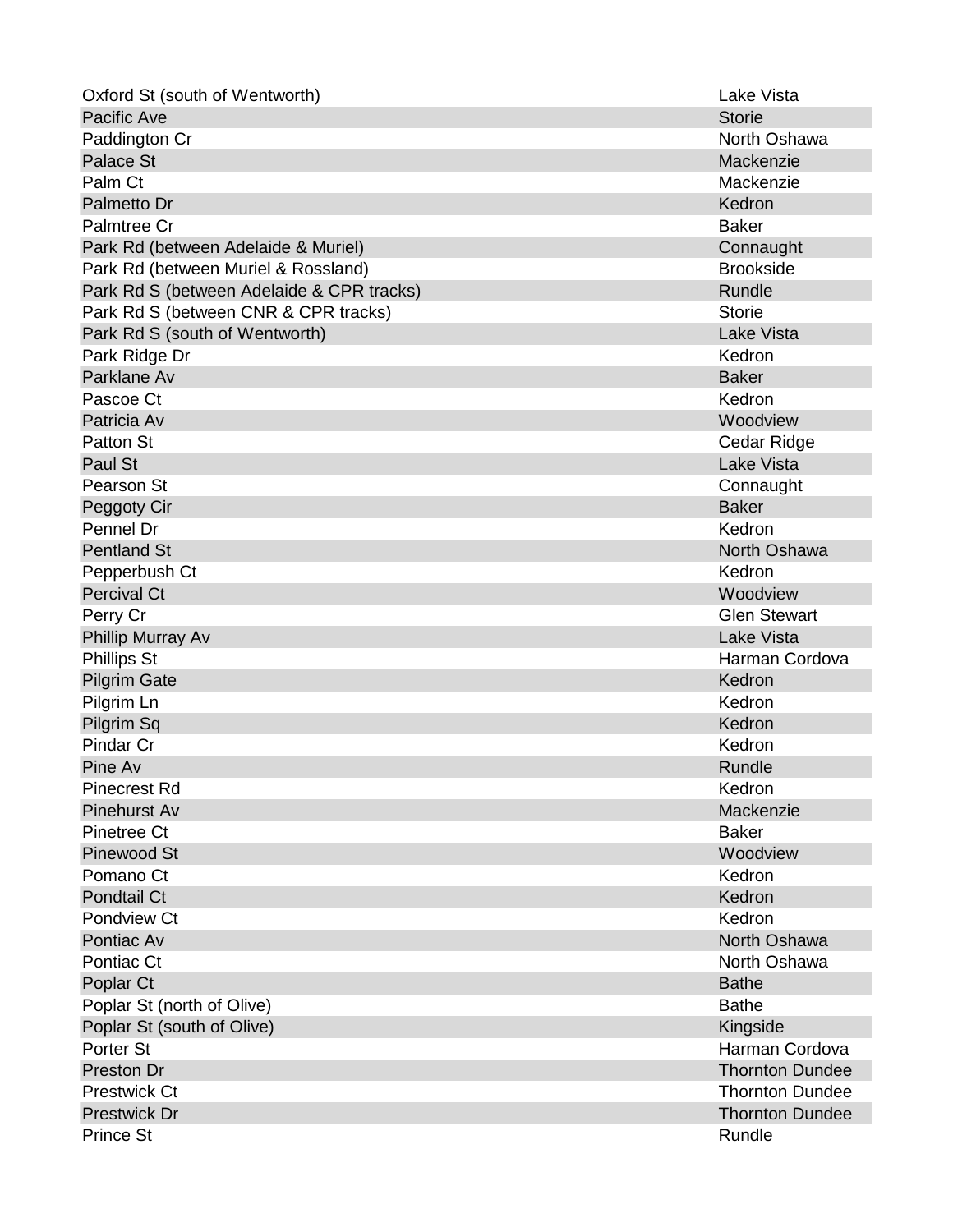| Punshon Av                                              | Rundle                 |
|---------------------------------------------------------|------------------------|
| Quailrun Dr                                             | Kedron                 |
| Quebec St                                               | Rundle                 |
| Queen St                                                | Rundle                 |
| <b>Queensbury Dr</b>                                    | <b>Kedron</b>          |
| Queensdale St                                           | Mackenzie              |
| Quetico Av                                              | <b>Lake Vista</b>      |
| Quetico Ct                                              | Lake Vista             |
| Radcliffe Dr                                            | Kedron                 |
| Radisson Av                                             | <b>Glen Stewart</b>    |
| Raglan Rd E                                             | Kedron                 |
| Raglan Rd W                                             | Cedar Ridge            |
| Raike Dr                                                | Kedron                 |
| <b>Rathburn St</b>                                      | Kedron                 |
| Ravencliffe Ct                                          | Kedron                 |
| <b>Ravine Rd</b>                                        | Southmead              |
| Ray St                                                  | Connaught              |
| <b>Red Deer Av</b>                                      | Kedron                 |
| <b>Regent Dr</b>                                        | <b>Baker</b>           |
| <b>Rembrant Ct</b>                                      | Woodview               |
| Renaissance Dr                                          | <b>Lake Vista</b>      |
| <b>Renfrew Ct</b>                                       | Harman Cordova         |
| <b>Rennie St</b>                                        | Kedron                 |
| Richmond St E (between Simcoe & Mary)                   | Connaught              |
| Richmond St E (east of Ritson) (264-354 N) (283-357 S)  | Woodview               |
| <b>Richmond St W</b>                                    | Rundle                 |
| <b>Rideau St</b>                                        | Rundle                 |
| Ridge Valley Dr                                         | Kedron                 |
| <b>Ridgecrest Av</b>                                    | Mackenzie              |
| <b>Ridgemount Blvd</b>                                  | Kedron                 |
| <b>Ridgetop Ct</b>                                      | Kedron                 |
| Ridgeway Av (between Fernhill & Nipigon)                | <b>Brookside</b>       |
| Ridgeway Av (west of Stevenson)                         | <b>Thornton Dundee</b> |
| Rimosa Ct                                               | <b>Thornton Dundee</b> |
| <b>Ripley Cr</b>                                        | Kedron                 |
| Ritson Rd N (between Conlin Rd & Coates Rd)             | Kedron                 |
| Ritson Rd N (between King to Rossland)                  | Connaught              |
| Ritson Rd N (between Rossland & Taunton)                | North Oshawa           |
| Ritson Rd N east side (between Taunton & Conlin Rd)     | Kedron                 |
| Ritson Rd N west side (between Taunton and Conlin Road) | Cedar Ridge            |
| Ritson Rd S (between 401 & King)                        | <b>Bathe</b>           |
| Ritson Rd S (between Wentworth & 401)                   | Harman Cordova         |
| Ritson Rd S (south of Wentworth)                        | Southmead              |
| Riverside Dr N                                          | <b>Baker</b>           |
| Riverside Dr S                                          | Mackenzie              |
| <b>Riverton Ct</b>                                      | Kedron                 |
| <b>Riverton St</b>                                      | <b>Kedron</b>          |
| <b>Robert St</b>                                        | North Oshawa           |
| <b>Robson St</b>                                        | Harman Cordova         |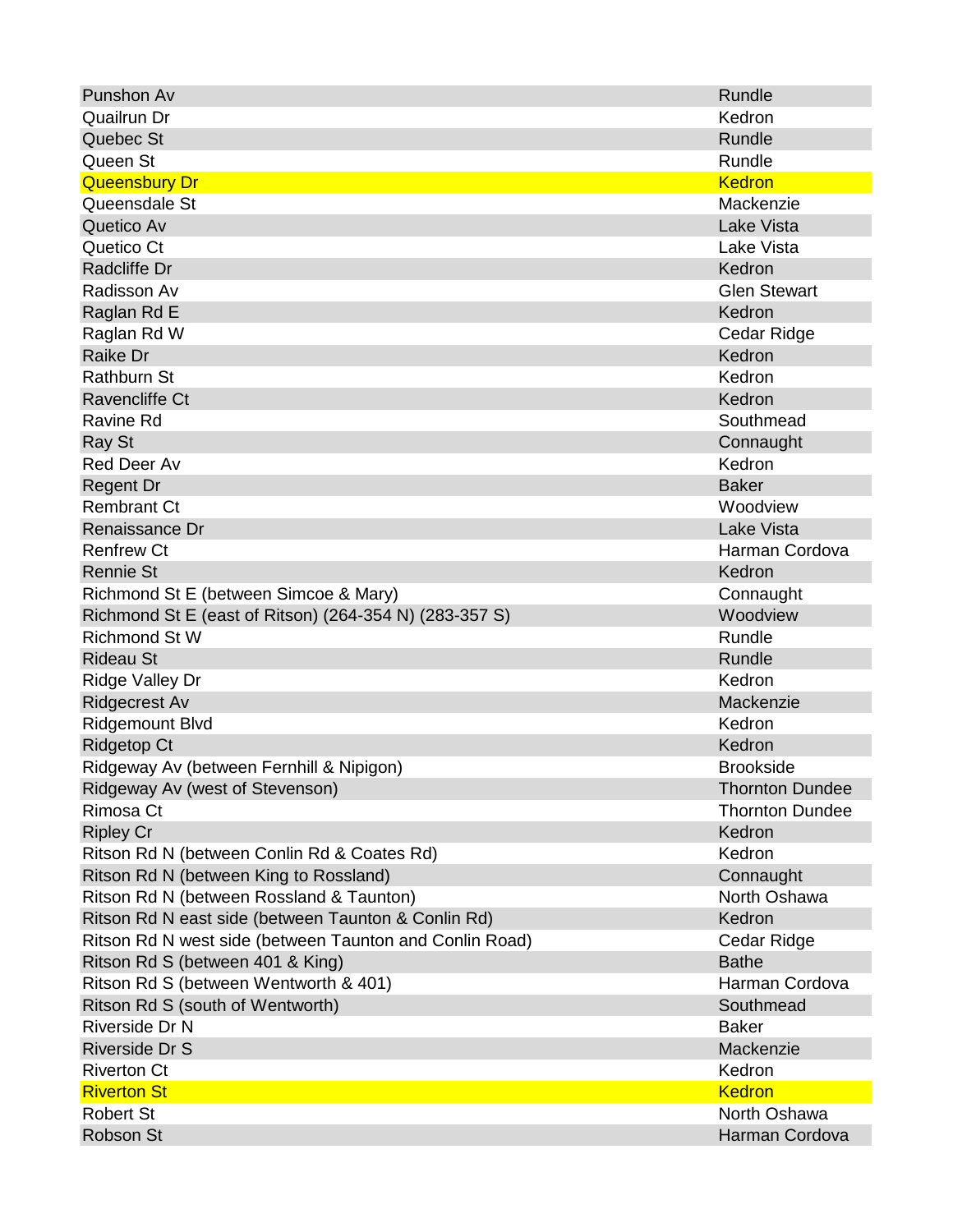| Rockaway St                                                       | Kedron                 |
|-------------------------------------------------------------------|------------------------|
| <b>Rockcliffe St</b>                                              | Mackenzie              |
| Rockcreek Dr                                                      | Kedron                 |
| <b>Rodney Ct</b>                                                  | North Oshawa           |
| Rogers St                                                         | Woodview               |
| <b>Rolson St</b>                                                  | Connaught              |
| Rondeau Ct                                                        | Lake Vista             |
| Ronlea Av                                                         | Mackenzie              |
| Ronson St                                                         | Kedron                 |
| <b>Rorison St</b>                                                 | Kedron                 |
| Rosedale Av                                                       | Connaught              |
| <b>Roseheath St</b>                                               | Kedron                 |
| Rosehill Blvd                                                     | <b>Brookside</b>       |
| Roselawn Av                                                       | Cedar Ridge            |
| <b>Rosmere St</b>                                                 | <b>Brookside</b>       |
| Ross Av                                                           | <b>Brookside</b>       |
| Rossland Rd E north side (between Simcoe & Wilson)                | North Oshawa           |
| Rossland Rd E north side (between Wilson & Townline)              | Kedron                 |
| Rossland Rd E south side (between hydro lines & Ritson) (305-519) | Woodview               |
| Rossland Rd E south side (between hydro lines & Townline)         | <b>Baker</b>           |
| Rossland Rd E south side (between Simcoe & Ritson)                | Connaught              |
| Rossland Rd W north side (between city limits & Oshawa Creek)     | <b>Brookside</b>       |
| Rossland Rd W north side (between Oshawa Creek & Simcoe)          | North Oshawa           |
| Rossland Rd W south side (between city limits & Stevenson)        | <b>Thornton Dundee</b> |
| Rossland Rd W south side (between Oshawa Creek & Simcoe)          | Connaught              |
| Rossland Rd W south side (between Stevenson & Oshawa Creek)       | <b>Brookside</b>       |
| Rossmount Av                                                      | <b>Brookside</b>       |
| Roundelay Ct                                                      | <b>Thornton Dundee</b> |
| Roundelay Dr                                                      | <b>Thornton Dundee</b> |
| <b>Rowe St</b>                                                    | <b>Bathe</b>           |
| Rowena St                                                         | Harman Cordova         |
| Roxborough Av                                                     | Woodview               |
| Royal Orchard Dr                                                  | Kedron                 |
| <b>Royal St</b>                                                   | Rundle                 |
| <b>Russett Av</b>                                                 | North Oshawa           |
| <b>Ryerson Cr</b>                                                 | Cedar Ridge            |
| Safari Dr                                                         | <b>Baker</b>           |
| Sagebrush St                                                      | <b>Thornton Dundee</b> |
| Saguenay Av                                                       | Rundle                 |
| Salerno St                                                        | <b>Thornton Dundee</b> |
| Salisbury Dr                                                      | <b>Storie</b>          |
| Salmers Dr                                                        | Kedron                 |
| Samac Ct                                                          | Cedar Ridge            |
| Samac Tr                                                          | Cedar Ridge            |
| Sandalwood Ct                                                     | Cedar Ridge            |
| Sandcliff Dr                                                      | Kedron                 |
| Sandra St                                                         | Southmead              |
| Sarasota Ct                                                       | Cedar Ridge            |
| Sarasota St                                                       | Cedar Ridge            |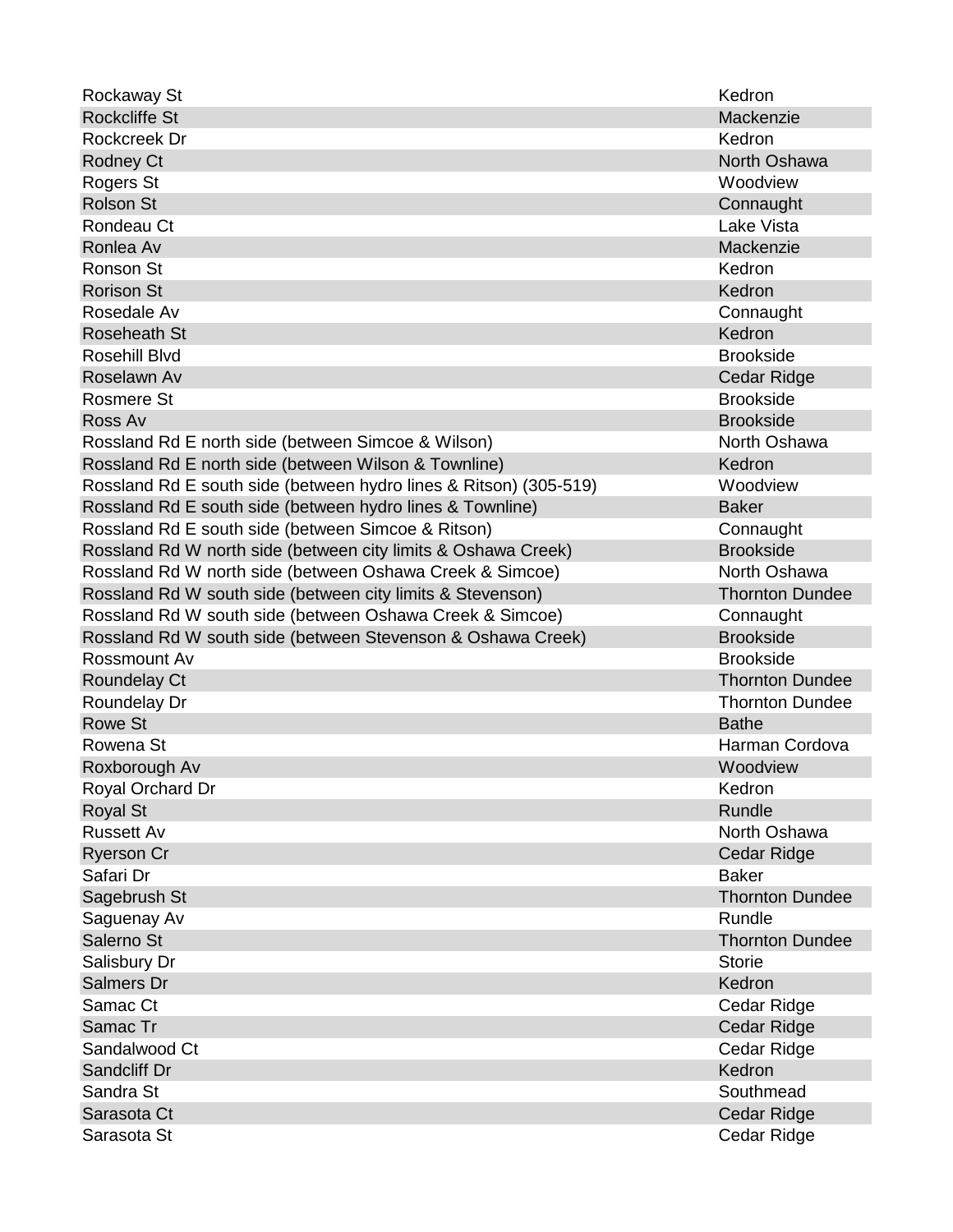| <b>Sarcee St</b>                                            | <b>Cedar Ridge</b>     |
|-------------------------------------------------------------|------------------------|
| Saturna Av                                                  | <b>Glen Stewart</b>    |
| Sauble St                                                   | <b>Lake Vista</b>      |
| Saywood Cres                                                | <b>Baker</b>           |
| <b>Schooling Dr</b>                                         | Kedron                 |
| Scottscraig Dr                                              | Kedron                 |
| Scugog Av                                                   | <b>Lake Vista</b>      |
| Secretariat Av                                              | Kedron                 |
| <b>Secretariat PI</b>                                       | Kedron                 |
| Sedan Ct                                                    | Kingside               |
| Selleck La                                                  | Cedar Ridge            |
| Seneca Av                                                   | Cedar Ridge            |
| Severn St                                                   | <b>Thornton Dundee</b> |
| Seville St                                                  | <b>Storie</b>          |
| <b>Shaftbury St</b>                                         | <b>Baker</b>           |
| Shakespeare Av                                              | Kingside               |
| <b>Shamrock Ct</b>                                          | <b>Glen Stewart</b>    |
| <b>Shankel Rd</b>                                           | <b>Baker</b>           |
| Sharbot Dr                                                  | <b>Lake Vista</b>      |
| Sharon Av                                                   | Harman Cordova         |
| <b>Sheffield Ct</b>                                         | <b>Storie</b>          |
| <b>Shelley Av</b>                                           | Kingside               |
| <b>Sherbrook Ct</b>                                         | Kedron                 |
| Sherbrook Dr                                                | Kedron                 |
| <b>Sheridan St</b>                                          | Cedar Ridge            |
| Sherwood Av                                                 | North Oshawa           |
| Sherwood Ct                                                 | North Oshawa           |
| <b>Shetland Ct</b>                                          | <b>Thornton Dundee</b> |
| Siena Ct                                                    | <b>Thornton Dundee</b> |
| <b>Silver Fox Ct</b>                                        | Kedron                 |
| Simcoe St N (between Adelaide & Rossland)                   | Connaught              |
| Simcoe St N (between Rossland & Taunton)                    | North Oshawa           |
| Simcoe St N (between Taunton & Conlin Rd)                   | <b>Cedar Ridge</b>     |
| Simcoe St N east side (between Conlin Rd & Coates Rd)       | Kedron                 |
| Simcoe St N east side (between King & Adelaide)             | Connaught              |
| Simcoe St N west side (between Conlin Road and Coates Road) | Cedar Ridge            |
| Simcoe St S (between Harbour & lake)                        | Kingside               |
| Simcoe St S (between Wentworth & 401)                       | Harman Cordova         |
| Simcoe St S (between Wentworth & Harbour)                   | Southmead              |
| Simcoe St S east side (between 401 & King)                  | Sunnyside              |
| Simcoe St S west side(between CNR tracks & Bloor)           | <b>Storie</b>          |
| Simcoe St west side (between Adelaide & CNR tracks)         | Rundle                 |
| Sinclair Av                                                 | <b>Storie</b>          |
| <b>Skylark Av</b>                                           | <b>Baker</b>           |
| <b>Skyview St</b>                                           | Kedron                 |
| Snowberry Ct                                                | Kedron                 |
| <b>Snowberry St</b>                                         | Kedron                 |
| Snowbird St                                                 | <b>Brookside</b>       |
| Snowridge Ct                                                | Cedar Ridge            |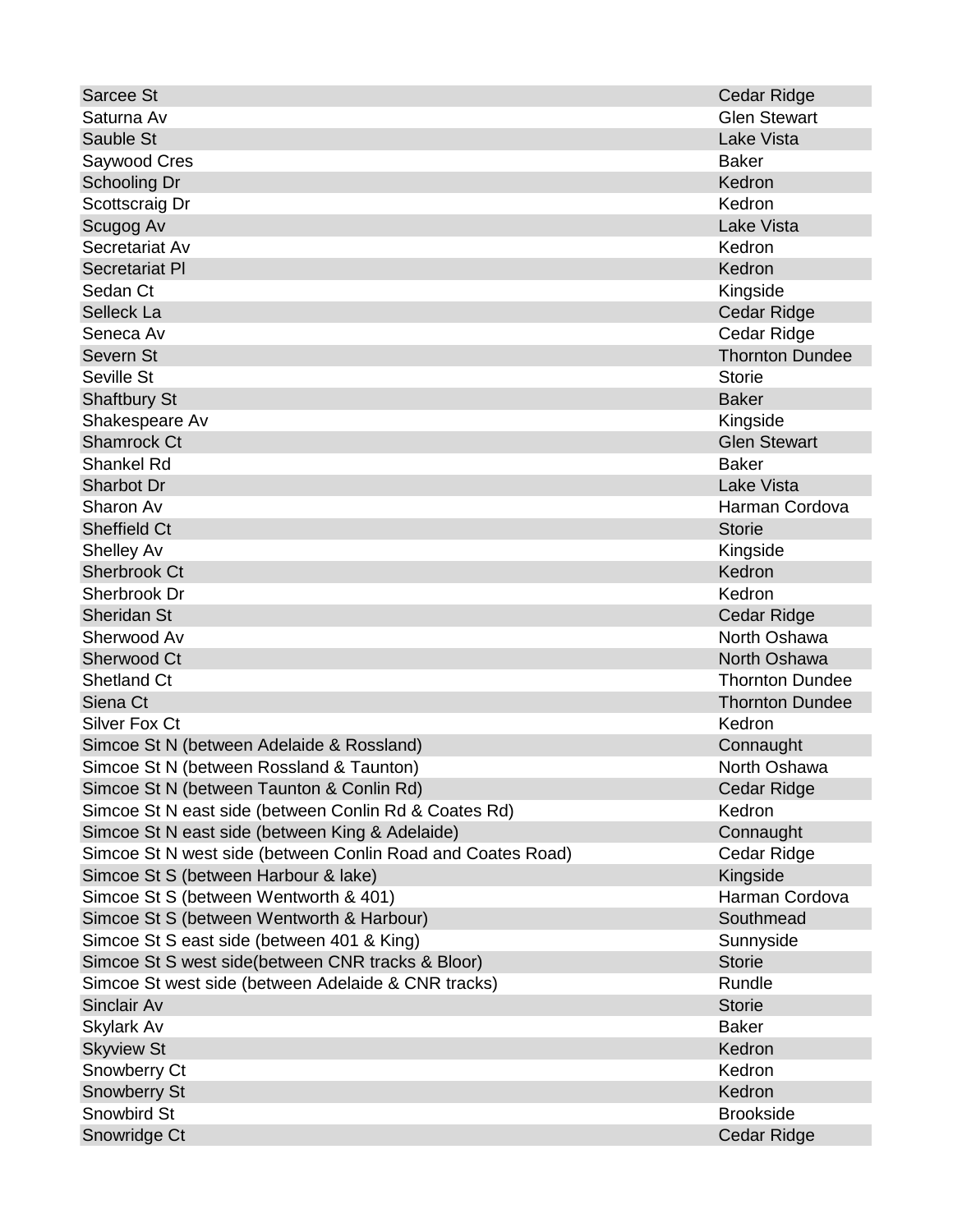| Solar Gt                                             | Kedron                 |
|------------------------------------------------------|------------------------|
| Solar PI                                             | Kedron                 |
| Somerville Av                                        | Connaught              |
| Somerville St N (between Rossland & Taunton)         | North Oshawa           |
| Somerville St N (north of Taunton)                   | Cedar Ridge            |
| Songbird Dr                                          | Kedron                 |
| Sorrento Av                                          | <b>Thornton Dundee</b> |
| Southdale Av                                         | Mackenzie              |
| Southdown Dr                                         | Mackenzie              |
| Southdown St                                         | Mackenzie              |
| Southgate Dr                                         | Mackenzie              |
| Southlawn Av                                         | Southmead              |
| Southport Dr                                         | Mackenzie              |
| Southridge St                                        | Mackenzie              |
| Southwood St                                         | <b>Baker</b>           |
| <b>Spencely Crt</b>                                  | Kedron                 |
| Spencely Dr                                          | Kedron                 |
| Spirea Ct                                            | North Oshawa           |
| Springbank Dr                                        | Kedron                 |
| Springdale Cr                                        | Mackenzie              |
| Springwater Cr                                       | Kedron                 |
| Sproule Cir                                          | Kedron                 |
| <b>Squaw Valley Ct</b>                               | <b>Brookside</b>       |
| St. Andrews Ct                                       | Mackenzie              |
| St. Anne Ct.                                         | <b>Brookside</b>       |
| St. Eloi Av                                          | <b>Bathe</b>           |
| St. Lawrence St                                      | <b>Storie</b>          |
| St. Patrick St                                       | Kedron                 |
| Stacey Av (east of Huron)                            | <b>Bathe</b>           |
| Stacey Av (west of Huron)                            | Sunnyside              |
| <b>Steepleview Ct</b>                                | Kedron                 |
| <b>Steerforth St</b>                                 | <b>Baker</b>           |
| <b>Sterling Av</b>                                   | Kingside               |
| Stevenson Rd N (between King & Rossland)             | <b>Brookside</b>       |
| Stevenson Rd N (between Rossland & Taunton)          | <b>Brookside</b>       |
| Stevenson Rd N (off Raglan Rd W)                     | Cedar Ridge            |
| Stevenson Rd S (between CNR & CPR tracks)            | <b>Storie</b>          |
| Stevenson Rd S west side (between King & CPR tracks) | <b>Glen Stewart</b>    |
| <b>Stire St</b>                                      | Kedron                 |
| Stone Cottage Cr                                     | Kedron                 |
| Stone St                                             | Lake Vista             |
| Stonegate Av                                         | Kedron                 |
| Storie Av                                            | Kedron                 |
| <b>Stornoway St</b>                                  | Kedron                 |
| <b>Strawberry Ct</b>                                 | Kedron                 |
| <b>Summer St</b>                                     | Sunnyside              |
| Summerwood Hts                                       | Kedron                 |
| <b>Summitview Cr</b>                                 | Kedron                 |
| Sun Valley Ct                                        | Lake Vista             |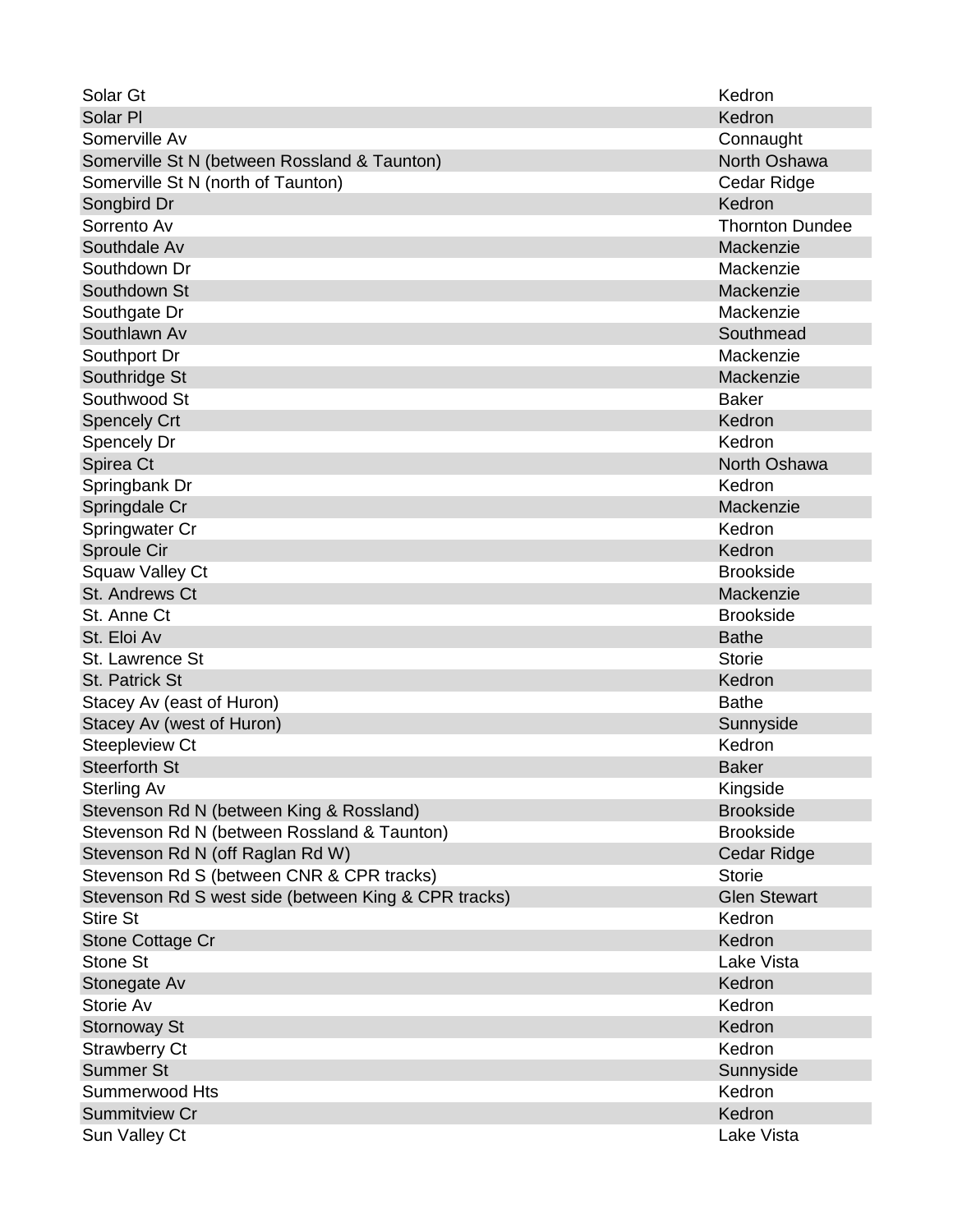| Sundance Cir                                                 | <b>Brookside</b>       |
|--------------------------------------------------------------|------------------------|
| Sunningdale Av                                               | Mackenzie              |
| Sunnybrae Cr                                                 | Mackenzie              |
| <b>Sunset Dr</b>                                             | North Oshawa           |
| <b>Sunview Ln</b>                                            | Cedar Ridge            |
| <b>Surrey Dr</b>                                             | Woodview               |
| Susan Ct                                                     | Mackenzie              |
| <b>Sussex St</b>                                             | Woodview               |
| Sutherland Av                                                | Connaught              |
| <b>Sutton Av</b>                                             | Mackenzie              |
| <b>Sutton Ct</b>                                             | Mackenzie              |
| Swiss Heights Dr                                             | Kedron                 |
| Switzer Dr                                                   | North Oshawa           |
| Sycamore Ct                                                  | North Oshawa           |
| Sylvia St                                                    | Harman Cordova         |
| Taggart Cr                                                   | Kedron                 |
| <b>Talara St</b>                                             | <b>Thornton Dundee</b> |
| <b>Talbot Ct</b>                                             | <b>Glen Stewart</b>    |
| <b>Tall Pine Av</b>                                          | Kedron                 |
| Talon Ct                                                     | <b>Glen Stewart</b>    |
| <b>Tamarack Ct</b>                                           | Harman Cordova         |
| Tampa Cr                                                     | Cedar Ridge            |
| <b>Tarn Ct</b>                                               | <b>Thornton Dundee</b> |
| Tatra Dr                                                     | <b>Thornton Dundee</b> |
| Taunton Rd E (between Wilson & Townline)                     | Kedron                 |
| Taunton Rd E north side (between Ritson & Wilson)            | Kedron                 |
| Taunton Rd E north side (between Simcoe & Ritson)            | Cedar Ridge            |
| Taunton Rd E south side (between Simcoe & Wilson)            | North Oshawa           |
| Taunton Rd W north side (between city limits & Simcoe)       | Cedar Ridge            |
| Taunton Rd W south side (between city limits & Oshawa creek) | <b>Brookside</b>       |
| Taunton Rd W south side (between Oshawa creek & Simcoe)      | North Oshawa           |
| <b>Taylor Av</b>                                             | <b>Bathe</b>           |
| <b>Taylorwood Ct</b>                                         | Cedar Ridge            |
| Taylorwood Rd                                                | Cedar Ridge            |
| <b>Tecumseh Av</b>                                           | North Oshawa           |
| Tennyson Av                                                  | Kingside               |
| <b>Tennyson Ct</b>                                           | Mackenzie              |
| <b>Terrace Dr</b>                                            | North Oshawa           |
| <b>Thimbleberry Ct</b>                                       | <b>Baker</b>           |
| Thomas St (between Cedar & creek)                            | Lake Vista             |
| Thomas St (between creek & Simcoe)                           | Southmead              |
| <b>Thorncliffe St</b>                                        | Mackenzie              |
| Thornton Rd N (between King & Rossland)                      | <b>Thornton Dundee</b> |
| Thornton Rd N (between Rossland & Taunton)                   | <b>Brookside</b>       |
| Thornton Rd N (north of Taunton)                             | Cedar Ridge            |
| Thornton Rd S (between CNR & Wentworth)                      | Harman Cordova         |
| Thornton Rd S (between CPR & CNR tracks)                     | <b>Storie</b>          |
| Thornton Rd S (between King & CPR tracks)                    | <b>Glen Stewart</b>    |
| Thornton Rd S (between Wentworth & Phillip Murray Av)        | <b>Lake Vista</b>      |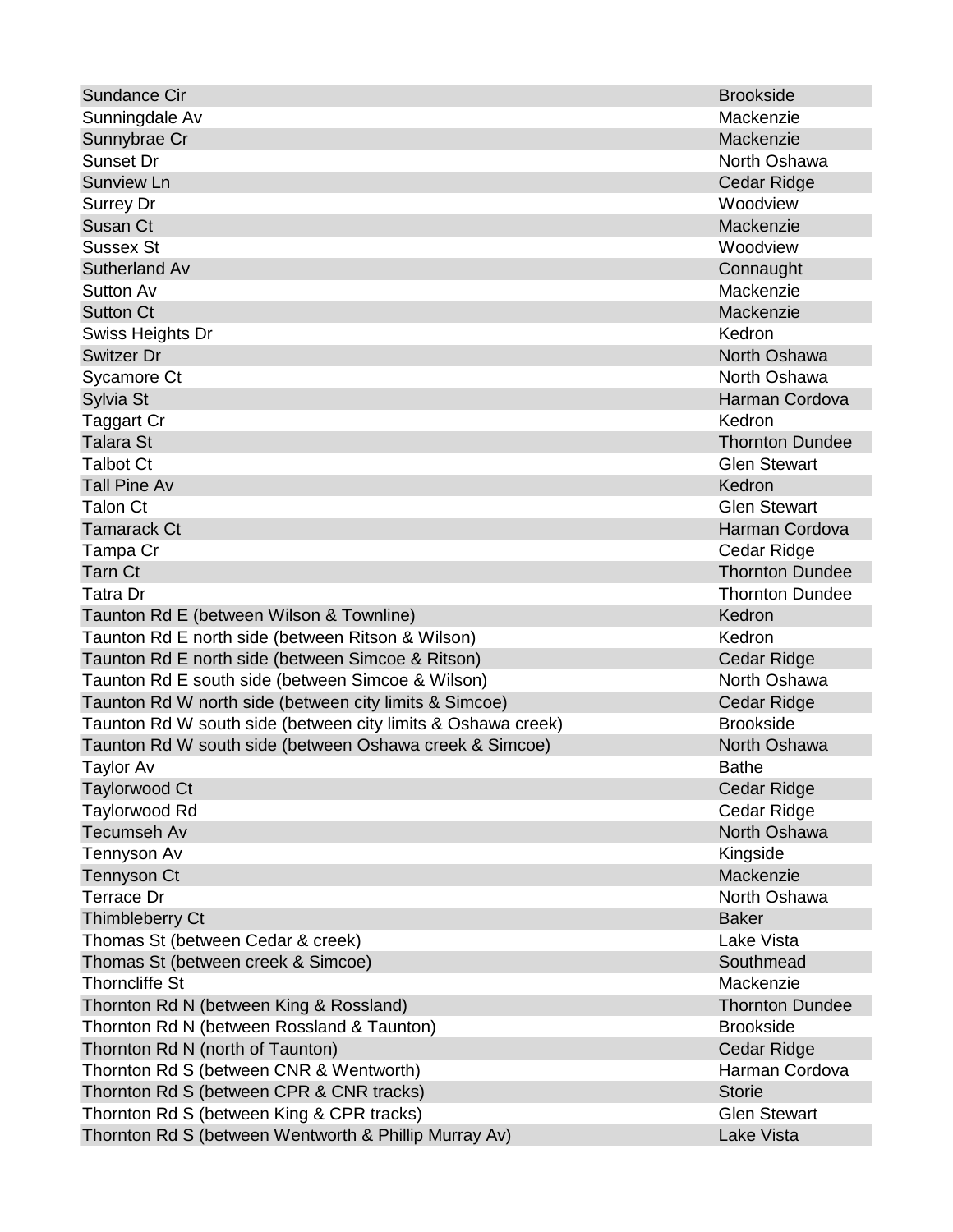| <b>Tiffany Cir</b>                                          | North Oshawa           |
|-------------------------------------------------------------|------------------------|
| <b>Tilbury St</b>                                           | Southmead              |
| <b>Timberland Cr</b>                                        | Kedron                 |
| <b>Timerland Cr</b>                                         | Kedron                 |
| <b>Tingsfield Av</b>                                        | Kedron                 |
| <b>Tipperary St</b>                                         | <b>Glen Stewart</b>    |
| Tobago Ct                                                   | <b>Brookside</b>       |
| <b>Toronto Av</b>                                           | <b>Bathe</b>           |
| <b>Torrington Ct</b>                                        | North Oshawa           |
| Townline Rd N west side (between King & imaginary Rossland) | <b>Baker</b>           |
| Townline Rd N west side (north of imaginary Rossland)       | <b>Baker</b>           |
| Townline Rd S west side (south of King)                     | Mackenzie              |
| <b>Traddles Av</b>                                          | <b>Baker</b>           |
| <b>Trafalgar Ave</b>                                        | Harman Cordova         |
| <b>Trail Valley Dr</b>                                      | Kedron                 |
| <b>Trailridge Cr</b>                                        | Kedron                 |
| <b>Tralee Ct</b>                                            | <b>Glen Stewart</b>    |
| <b>Travail Av</b>                                           | Kedron                 |
| <b>Tremblay St</b>                                          | Lake Vista             |
| <b>Trent Ct</b>                                             | Connaught              |
| <b>Trent St</b>                                             | Connaught              |
| <b>Tresane St</b>                                           | <b>Storie</b>          |
| <b>Trick Av</b>                                             | Connaught              |
| <b>Trillium Ct</b>                                          | North Oshawa           |
| <b>Trinidad Ct</b>                                          | <b>Brookside</b>       |
| <b>Trowbridge Ct</b>                                        | North Oshawa           |
| <b>Trowbridge St</b>                                        | North Oshawa           |
| <b>Tulip Ct</b>                                             | North Oshawa           |
| <b>Turf Ct</b>                                              | <b>Brookside</b>       |
| <b>Tweedsmuir St</b>                                        | <b>Thornton Dundee</b> |
| <b>Tylor Cr</b>                                             | <b>Bathe</b>           |
| <b>Valdez Ct</b>                                            | <b>Glen Stewart</b>    |
| Valencia Rd                                                 | Harman Cordova         |
| Valewood Ct                                                 | <b>Cedar Ridge</b>     |
| Valley Ct                                                   | Lake Vista             |
| Valley Drive (east of Ritson)                               | Southmead              |
| Valley Drive (west of Ritson)                               | Lake Vista             |
| Vancouver Cr                                                | <b>Glen Stewart</b>    |
| Vancouver Ct                                                | <b>Glen Stewart</b>    |
| <b>Vancouver St</b>                                         | <b>Glen Stewart</b>    |
| Vega St                                                     | <b>Baker</b>           |
| Venus Cr                                                    | <b>Lake Vista</b>      |
| Verbena Ct                                                  | North Oshawa           |
| Verdun Rd                                                   | <b>Bathe</b>           |
| <b>Vetrans Rd</b>                                           | Kingside               |
| Victoria St                                                 | Connaught              |
| <b>Viewmount St</b>                                         | Mackenzie              |
| Villa Ct                                                    | <b>Brookside</b>       |
| Vimy Av                                                     | <b>Bathe</b>           |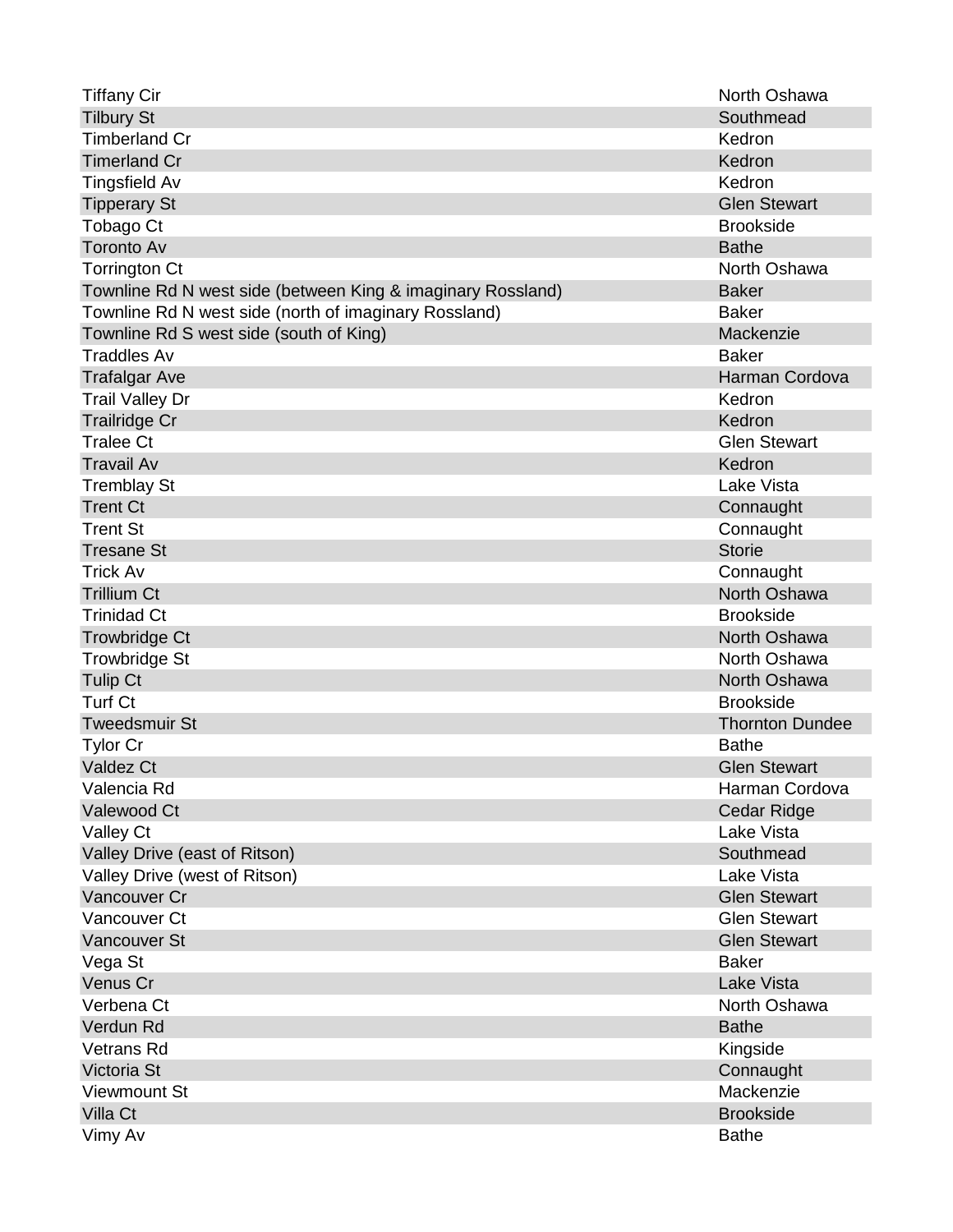| Viola St                                        | <b>Bathe</b>           |
|-------------------------------------------------|------------------------|
| <b>Violet Ct</b>                                | North Oshawa           |
| <b>Violet Hall Rd</b>                           | <b>Baker</b>           |
| Wadebridge Cr                                   | <b>Baker</b>           |
| Wagar Ct                                        | <b>Baker</b>           |
| <b>Wakefield Cr</b>                             | Mackenzie              |
| <b>Wallbridge Cr</b>                            | <b>Baker</b>           |
| <b>Wallig Av</b>                                | Kedron                 |
| <b>Walmer Rd</b>                                | <b>Brookside</b>       |
| <b>Walnut Ct</b>                                | Mackenzie              |
| <b>Walreg Dr</b>                                | Cedar Ridge            |
| <b>Warren Av</b>                                | Rundle                 |
| Wasaga Ct                                       | <b>Lake Vista</b>      |
| <b>Waterloo St</b>                              | Southmead              |
| Waverly St N (between King & Rossland)          | <b>Thornton Dundee</b> |
| Waverly St N (north of Rossland)                | <b>Brookside</b>       |
| <b>Waverly St S</b>                             | <b>Glen Stewart</b>    |
| Wayne Av                                        | North Oshawa           |
| Wayne Ct                                        | North Oshawa           |
| Wecker Dr                                       | Lake Vista             |
| <b>Welland Av</b>                               | <b>Brookside</b>       |
| <b>Wellington Av</b>                            | Southmead              |
| Wentworth St E (between Nelson & Farewell)      | Kingside               |
| Wentworth St north side (between Park & Nelson) | Harman Cordova         |
| Wentworth St south side (between Park & Nelson) | <b>Lake Vista</b>      |
| <b>Wesley Dr</b>                                | Mackenzie              |
| <b>Westdale Ct</b>                              | <b>Brookside</b>       |
| <b>Westdale St</b>                              | <b>Brookside</b>       |
| <b>Westminister Av</b>                          | Woodview               |
| <b>Westmoreland Av</b>                          | Connaught              |
| <b>Westmount St</b>                             | Rundle                 |
| Westridge Ct                                    | Kedron                 |
| Westridge Dr                                    | Kedron                 |
| <b>Westview Dr</b>                              | Cedar Ridge            |
| <b>Whistler Dr</b>                              | <b>Brookside</b>       |
| <b>Whitehall Ct</b>                             | North Oshawa           |
| <b>Whitestone Av</b>                            | Kedron                 |
| <b>Whitestone Ct</b>                            | Kedron                 |
| <b>Whitestone Dr</b>                            | Kedron                 |
| <b>Whiting Av</b>                               | Harman Cordova         |
| <b>Whitman Cr</b>                               | Kingside               |
| Wickham Ct                                      | <b>Baker</b>           |
| <b>Wickham St</b>                               | <b>Baker</b>           |
| <b>Wicklow Ct</b>                               | Kingside               |
| <b>Wicklow Dr</b>                               | Kingside               |
| <b>Wilbert Bresett Rd</b>                       | <b>Baker</b>           |
| <b>Wildflower Ct</b>                            | North Oshawa           |
| <b>Wilkinson Av</b>                             | Sunnyside              |
| William Booth Cr                                | North Oshawa           |